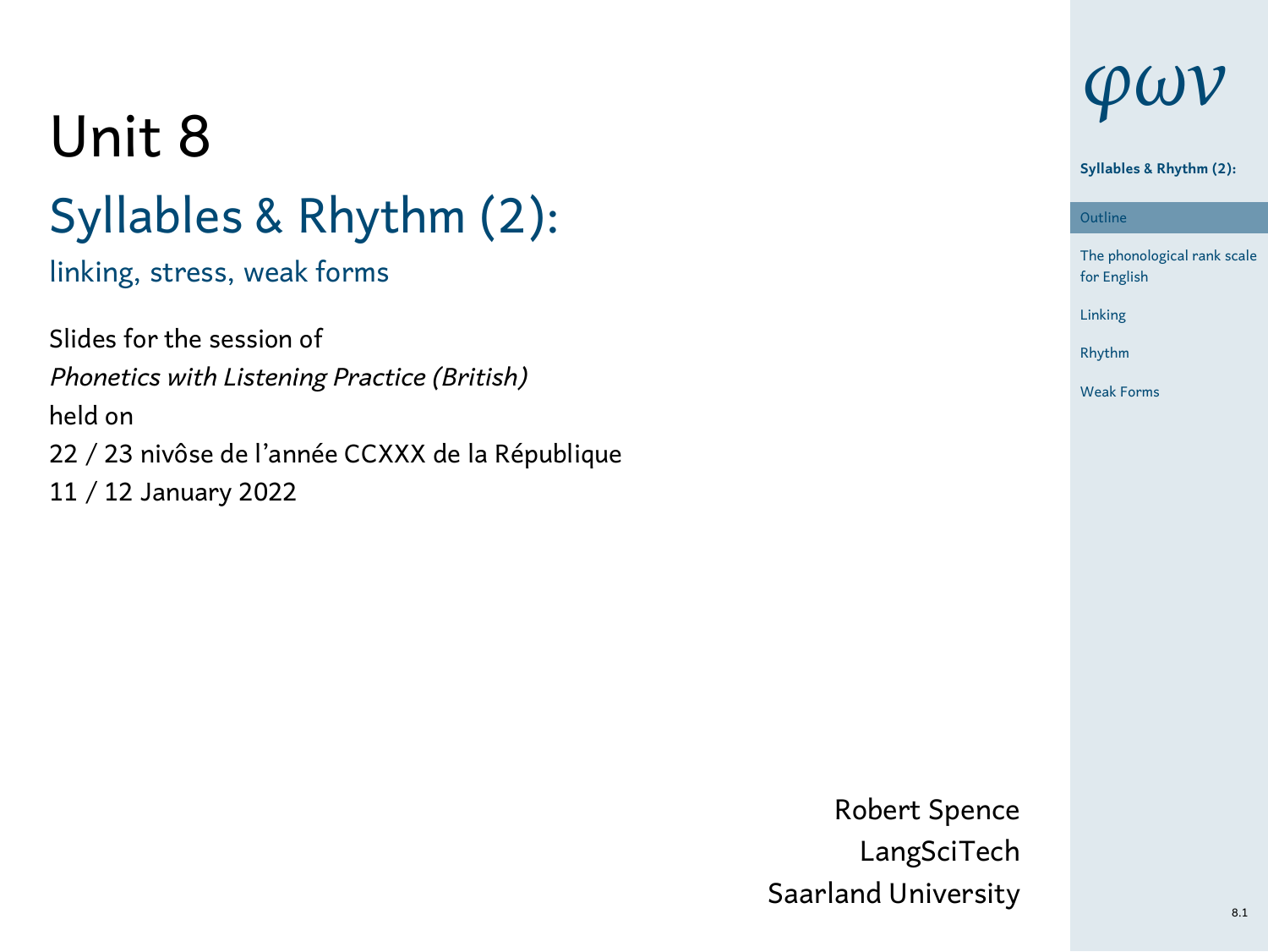English Phonetics: Unit 8: /ˈɪŋ ɡlɪʃ/ /fə ˈnet ɪks/ /ˈjuːn ɪt/ /ˈeɪt/ [ˈɪŋɡlĩʃfəˈne̞tĩks | ˈjuːnɪ̃t eɪ̯t ]

Syllables & Rhythm (2) /ˈsɪl əb *ə*lz/ /*ə*n/ /rɪð *ə*m/ /tuː/ [ˈsɪłəb‡zn̩ˈɹɪðm̩ | ˈtʰuː]

linking, stress, weak forms /ˈlɪŋk ɪŋ/ /stres/ /ˈwiːk fɔːmz/ [ˈlɪŋkɪ̃ŋ | ˈst̪ɹe̞s | ˈwɪi̯kt͡o̞ːmz]

## *φων*

#### **Syllables & Rhythm (2):**

1 The phonological rank scale for English Outline Linking Rhythm Weak Forms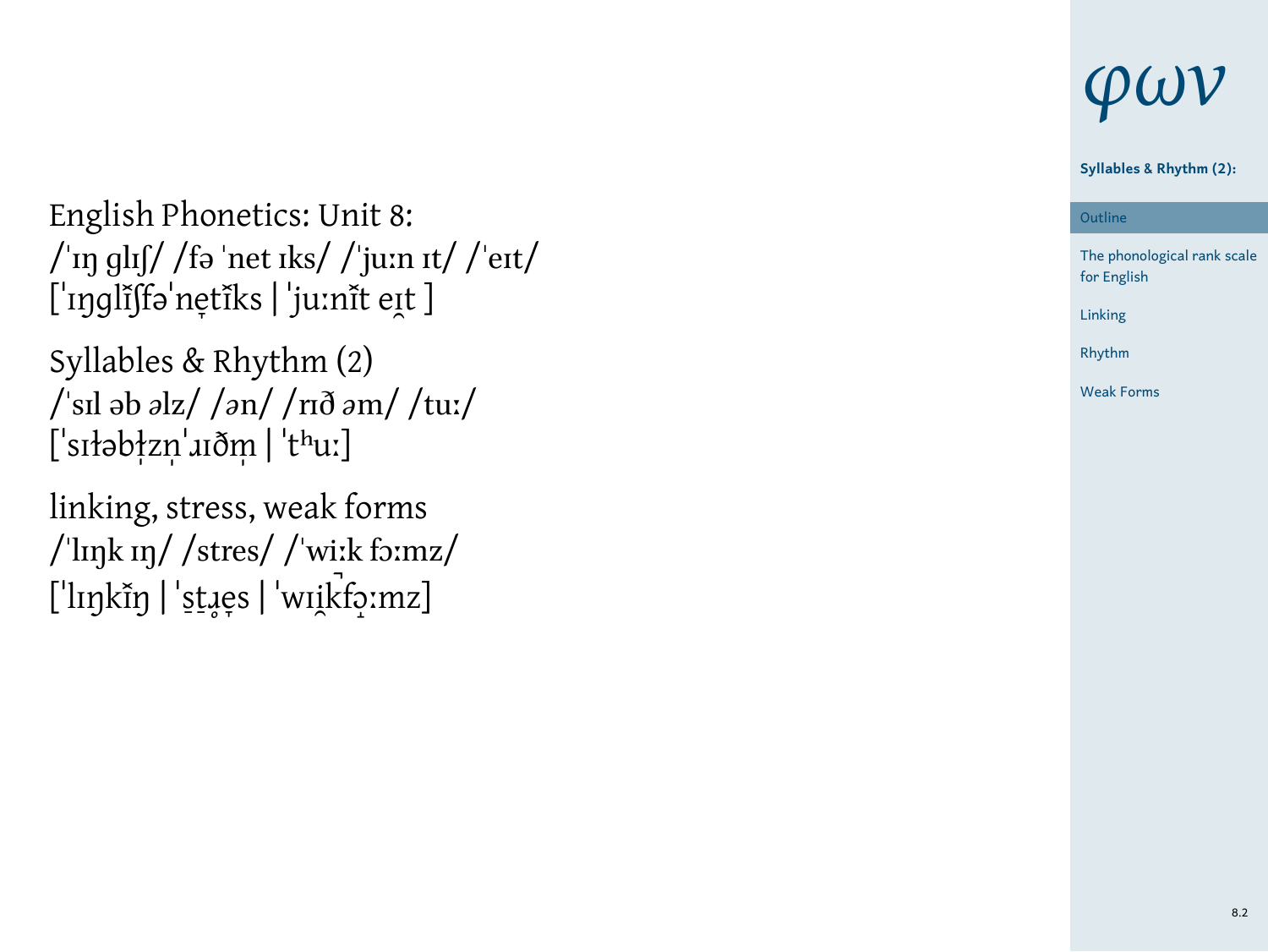# *φων*

## **1 The phonological rank scale for English**

**2 Linking**

**3 Rhythm**

**4 Weak Forms**

**Syllables & Rhythm (2):**

Outline

1 The phonological rank scale for English Linking Rhythm Weak Forms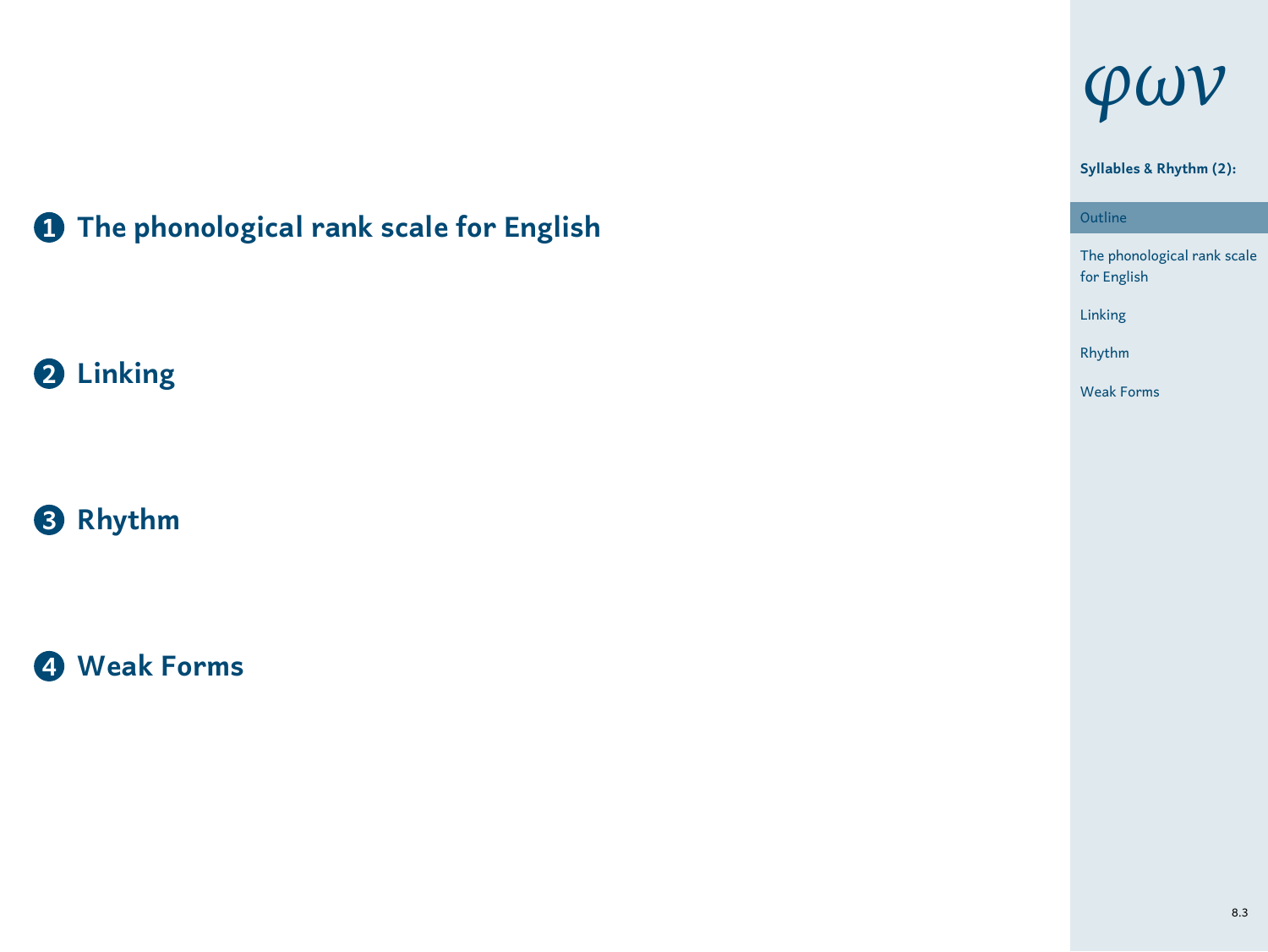

*φων*

**Syllables & Rhythm (2):**

The phonological rank scale for English Linking Rhythm Weak Forms

1 Outline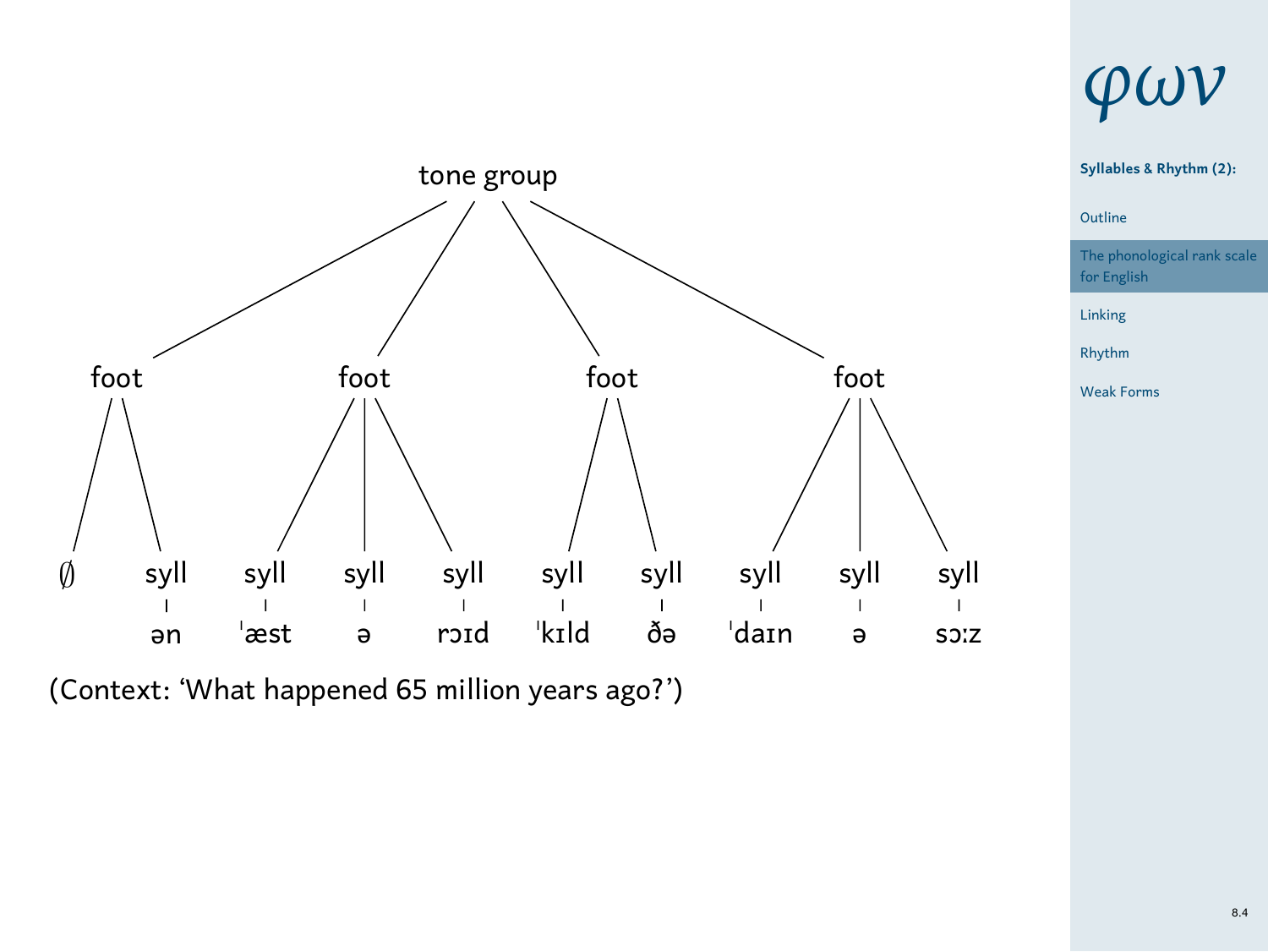*•* **Why Germans sound so strange (!):** [ʔaɪn ˌʔasteʁoˈiːt] ('ein Asteroid')



1 The phonological rank scale for English **Syllables & Rhythm (2):** Outline

Rhythm Weak Forms

Linking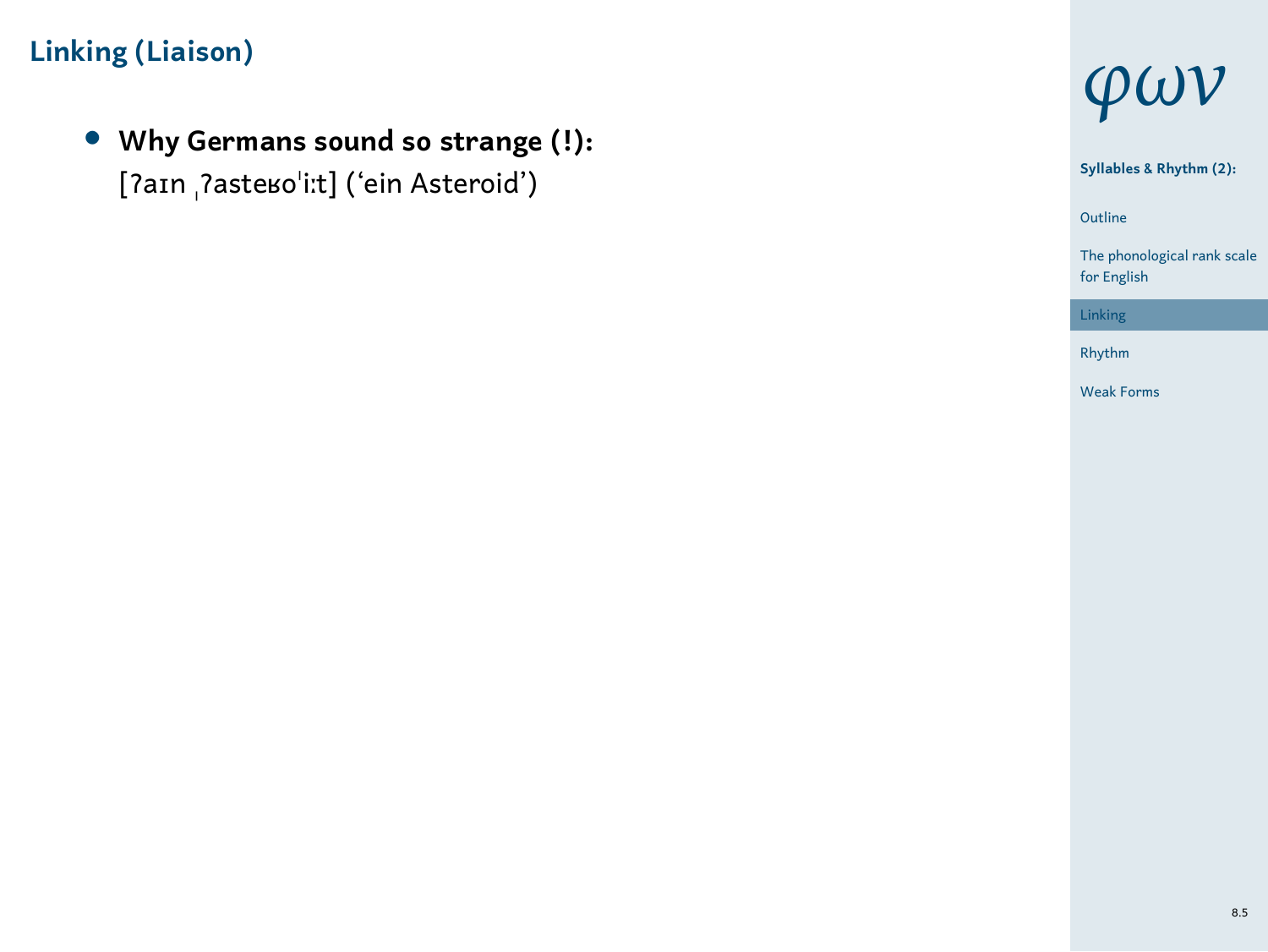- *•* **Why Germans sound so strange (!):** [ʔaɪn ˌʔasteʁoˈiːt] ('ein Asteroid')
- *•* **Consonant-Vowel Linking:** VC V *−→* VC ͜ V not VCʔV /ən/ /ˈæst ə ɹɔɪd/ *−→* [ən ͜ ˈæstəɹɔɪd]



1 Outline **Syllables & Rhythm (2):** The phonological rank scale for English

Linking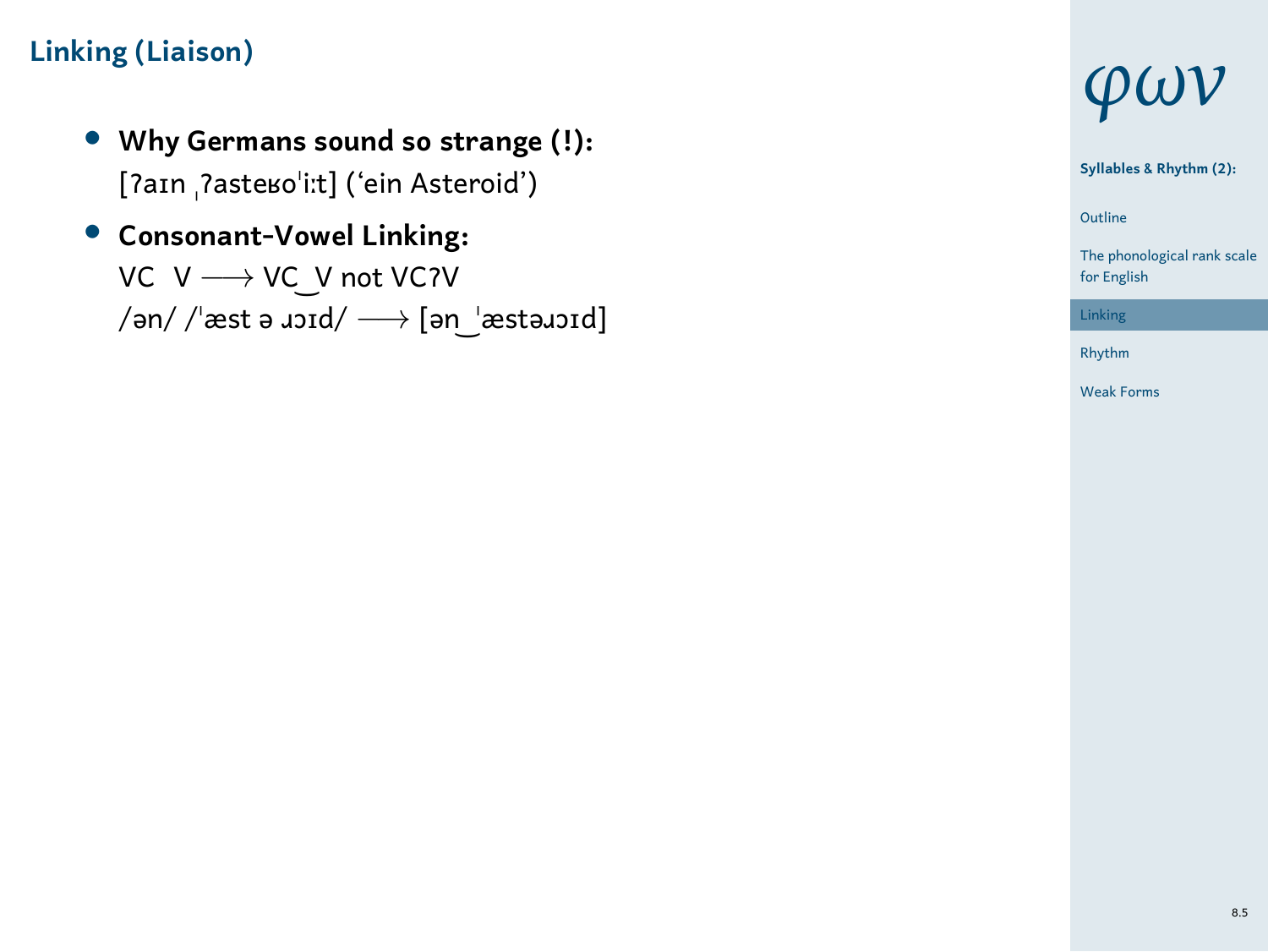- *•* **Why Germans sound so strange (!):** [ʔaɪn ˌʔasteʁoˈiːt] ('ein Asteroid')
- *•* **Consonant-Vowel Linking:** VC V *−→* VC ͜ V not VCʔV /ən/ /ˈæst ə ɹɔɪd/ *−→* [ən ͜ ˈæstəɹɔɪd]
- *•* **r-linking:** <sup>V</sup>1(r) V<sup>2</sup> *−→* <sup>V</sup>1rV<sup>2</sup> (V<sup>1</sup> = ɑə ɔə ɜə ə ɪə eə ɔə aɪə aʊə) /pɔə(r)/ + /ɪt/ *−→* [ˈpʰɔə<sup>ɹ</sup> ɪt] (pour it)



**Syllables & Rhythm (2):**

1 Outline

The phonological rank scale for English Linking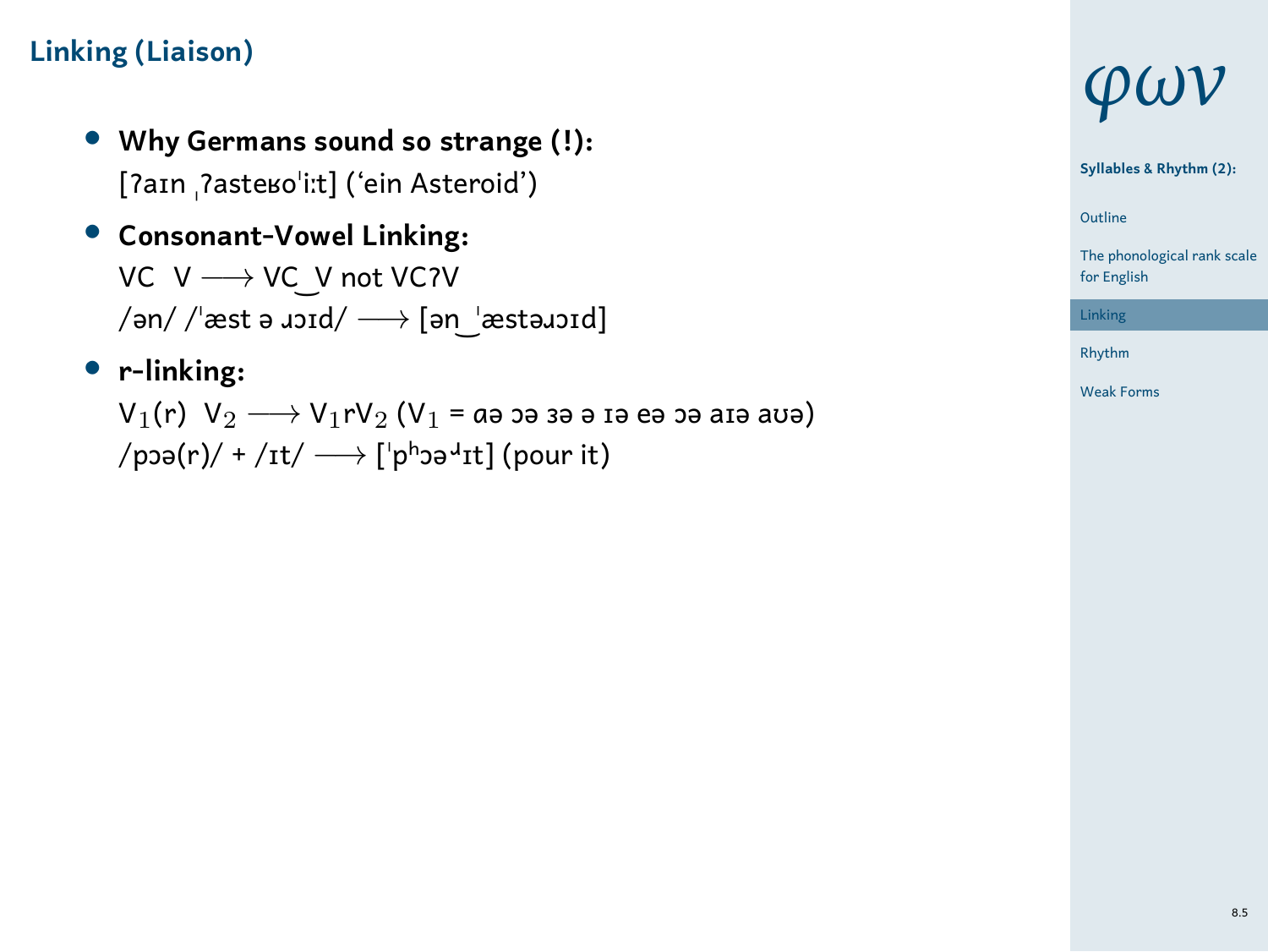- *•* **Why Germans sound so strange (!):** [ʔaɪn ˌʔasteʁoˈiːt] ('ein Asteroid')
- *•* **Consonant-Vowel Linking:** VC V *−→* VC ͜ V not VCʔV /ən/ /ˈæst ə ɹɔɪd/ *−→* [ən ͜ ˈæstəɹɔɪd]
- *•* **r-linking:** <sup>V</sup>1(r) V<sup>2</sup> *−→* <sup>V</sup>1rV<sup>2</sup> (V<sup>1</sup> = ɑə ɔə ɜə ə ɪə eə ɔə aɪə aʊə) /pɔə(r)/ + /ɪt/ *−→* [ˈpʰɔə<sup>ɹ</sup> ɪt] (pour it)
- *•* **Intrusive r:**

V<sub>1</sub> V<sub>2</sub> → V<sub>1</sub>rV<sub>2</sub> (V<sub>1</sub> = a: ɔ: ɜ: ə) /pɔː/ + /ɪt/ *−→* [ˈpʰɔə<sup>ɹ</sup> ɪt] (paw it)

## *φων*

**Syllables & Rhythm (2):**

1 Outline

The phonological rank scale for English Linking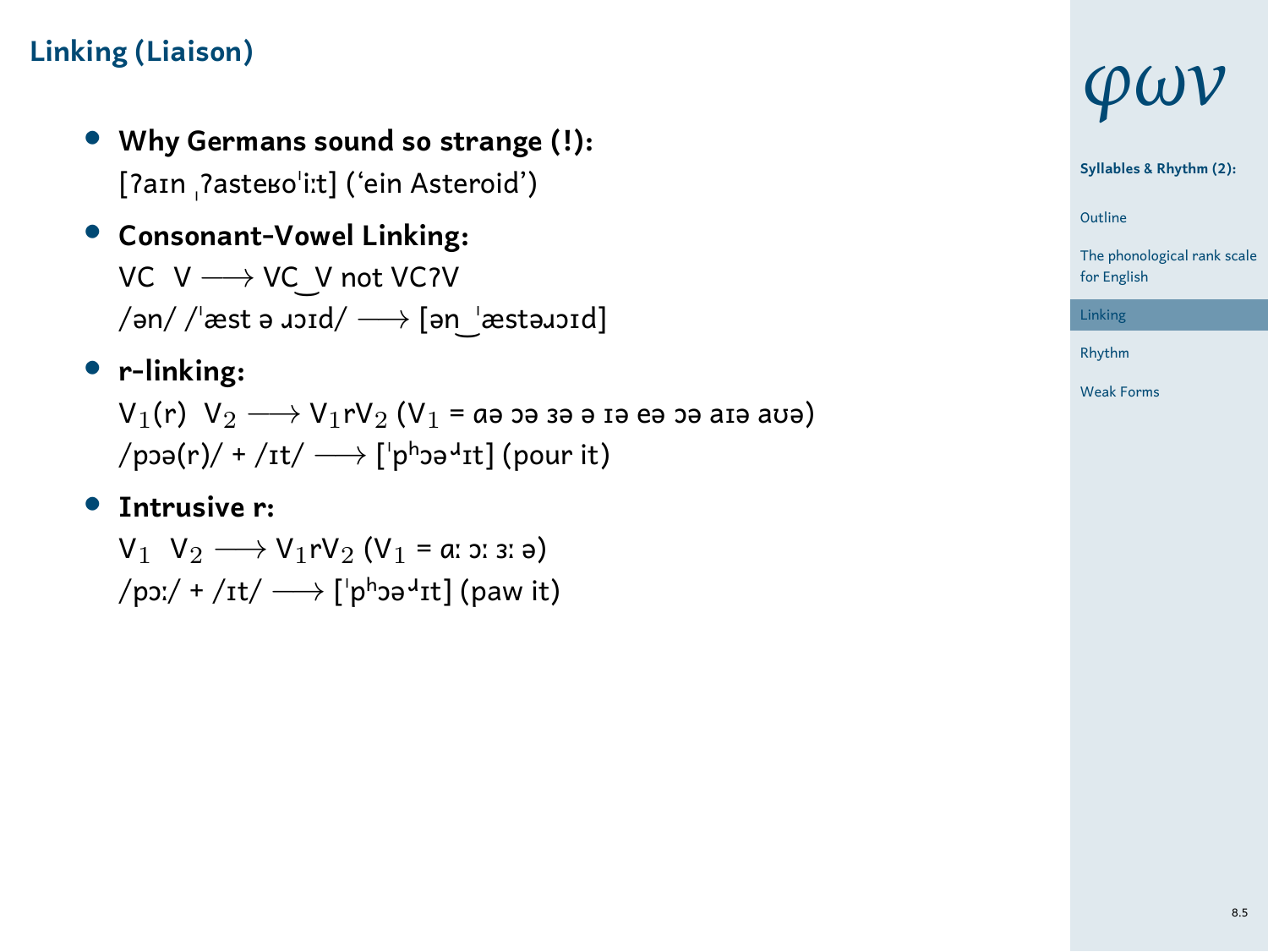- *•* **Why Germans sound so strange (!):** [ʔaɪn ˌʔasteʁoˈiːt] ('ein Asteroid')
- *•* **Consonant-Vowel Linking:** VC V *−→* VC ͜ V not VCʔV /ən/ /ˈæst ə ɹɔɪd/ *−→* [ən ͜ ˈæstəɹɔɪd]
- *•* **r-linking:** V<sub>1</sub>(r) V<sub>2</sub> → V<sub>1</sub>rV<sub>2</sub> (V<sub>1</sub> = aə bə зə ə ɪə eə bə aɪə aʊə) /pɔə(r)/ + /ɪt/ *−→* [ˈpʰɔə<sup>ɹ</sup> ɪt] (pour it)
- *•* **Intrusive r:** V<sub>1</sub> V<sub>2</sub> → V<sub>1</sub>rV<sub>2</sub> (V<sub>1</sub> = a: ɔ: ɜ: ə) /pɔː/ + /ɪt/ *−→* [ˈpʰɔə<sup>ɹ</sup> ɪt] (paw it)
- *•* **Intrusive j:**

<sup>V</sup><sup>1</sup> <sup>V</sup><sup>2</sup> *−→* <sup>V</sup>1jV<sup>2</sup> (V<sup>1</sup> = i: eɪ aɪ ɔɪ) /si:/ + /ɪt/*−→* [ˈsiː ʲɪt] (see it)

## *φων*

**Syllables & Rhythm (2):**

1 Outline The phonological rank scale for English

Linking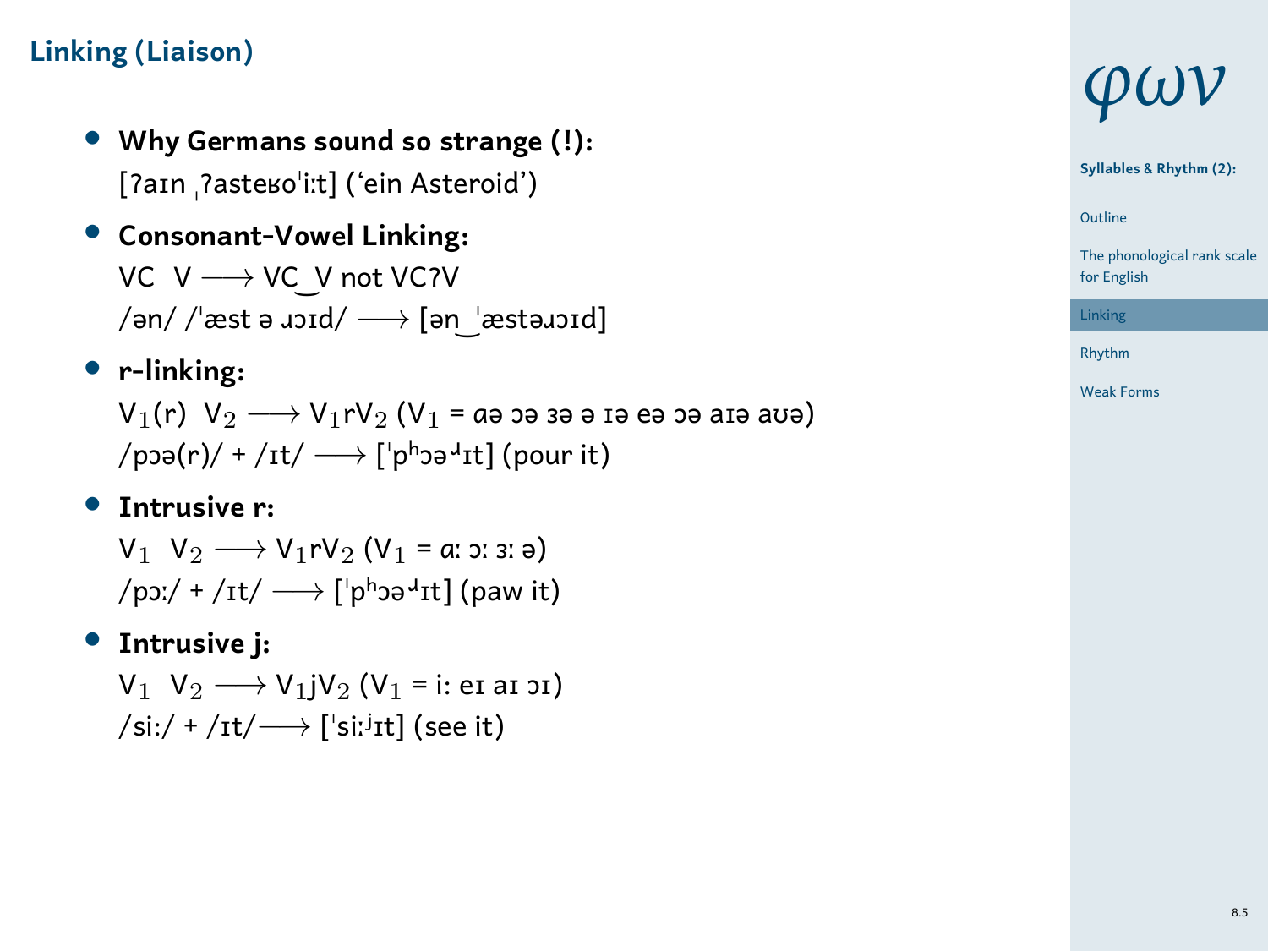- *•* **Why Germans sound so strange (!):** [ʔaɪn ˌʔasteʁoˈiːt] ('ein Asteroid')
- *•* **Consonant-Vowel Linking:** VC V *−→* VC ͜ V not VCʔV /ən/ /ˈæst ə ɹɔɪd/ *−→* [ən ͜ ˈæstəɹɔɪd]
- *•* **r-linking:** V<sub>1</sub>(r) V<sub>2</sub> → V<sub>1</sub>rV<sub>2</sub> (V<sub>1</sub> = aə bə зə ə ɪə eə bə aɪə aʊə) /pɔə(r)/ + /ɪt/ *−→* [ˈpʰɔə<sup>ɹ</sup> ɪt] (pour it)
- *•* **Intrusive r:** V<sub>1</sub> V<sub>2</sub> → V<sub>1</sub>rV<sub>2</sub> (V<sub>1</sub> = a: ɔ: ɜ: ə) /pɔː/ + /ɪt/ *−→* [ˈpʰɔə<sup>ɹ</sup> ɪt] (paw it)
- *•* **Intrusive j:** <sup>V</sup><sup>1</sup> <sup>V</sup><sup>2</sup> *−→* <sup>V</sup>1jV<sup>2</sup> (V<sup>1</sup> = i: eɪ aɪ ɔɪ) /si:/ + /ɪt/*−→* [ˈsiː ʲɪt] (see it)
- *•* **Intrusive w:** V<sub>1</sub> V<sub>2</sub> → V<sub>1</sub>wV<sub>2</sub> (V<sub>1</sub> = u: au au) /səʊ/ + /ɪt/*−→* [ˈsəʊʷɪt] (sew it)

# *φων*

**Syllables & Rhythm (2):**

1 Outline The phonological rank scale for English

Linking Rhythm Weak Forms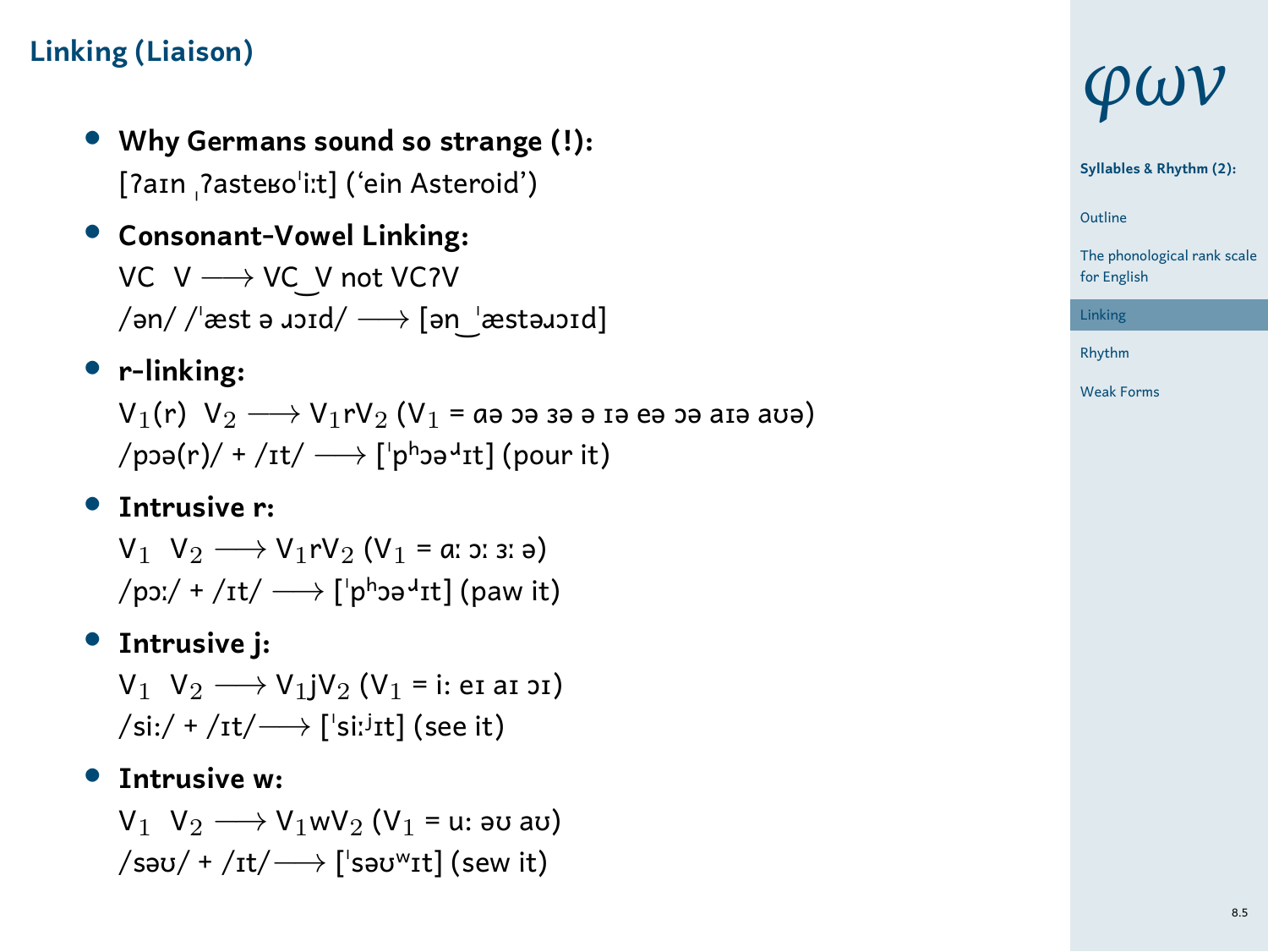*•* French is **syllable**-timing:



1 Outline **Syllables & Rhythm (2):** The phonological rank scale for English Linking Rhythm Weak Forms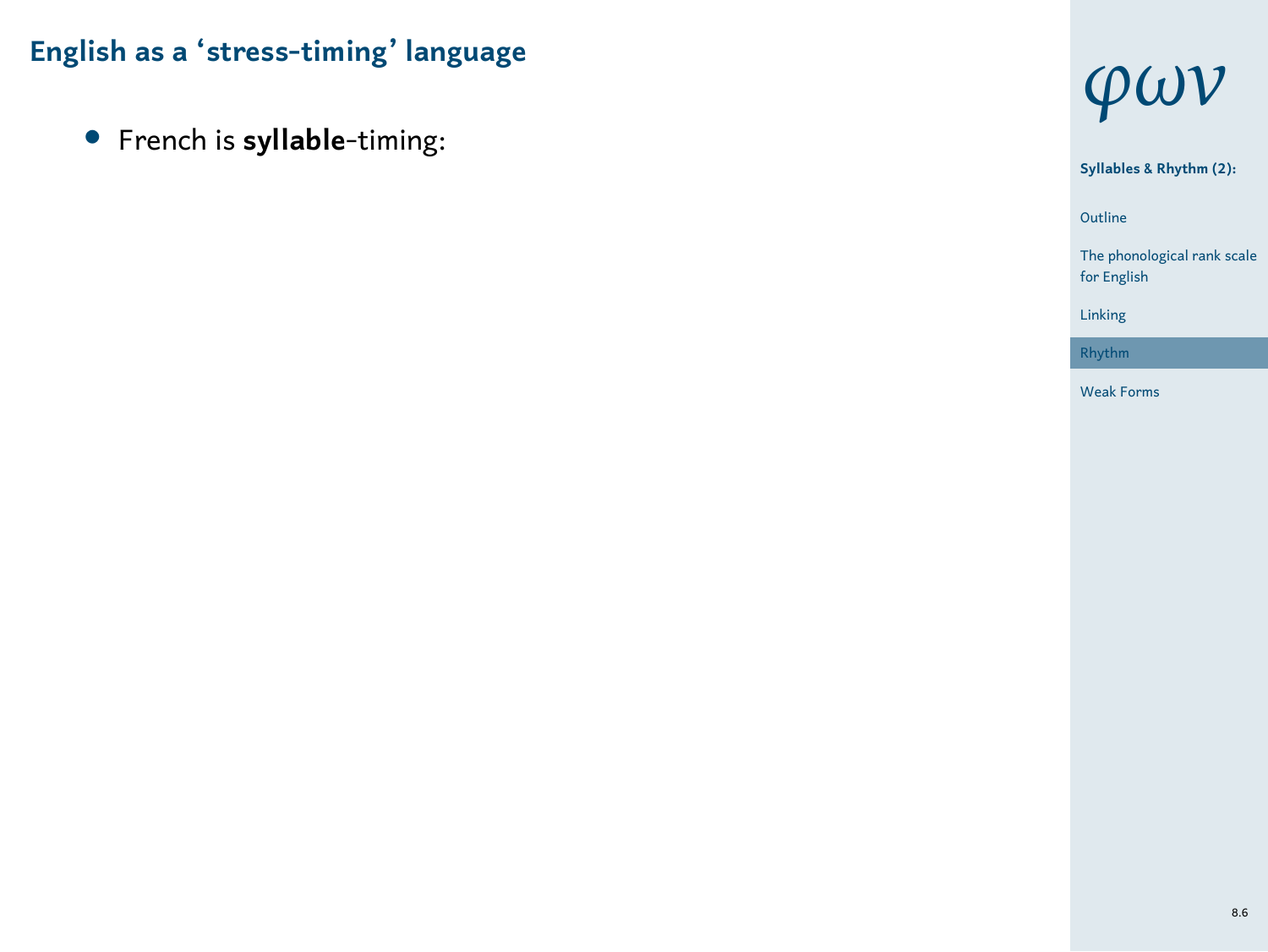- *•* French is **syllable**-timing:
	- *•* each syllable takes as much time to say as each other syllable does





1 Outline

The phonological rank scale for English Linking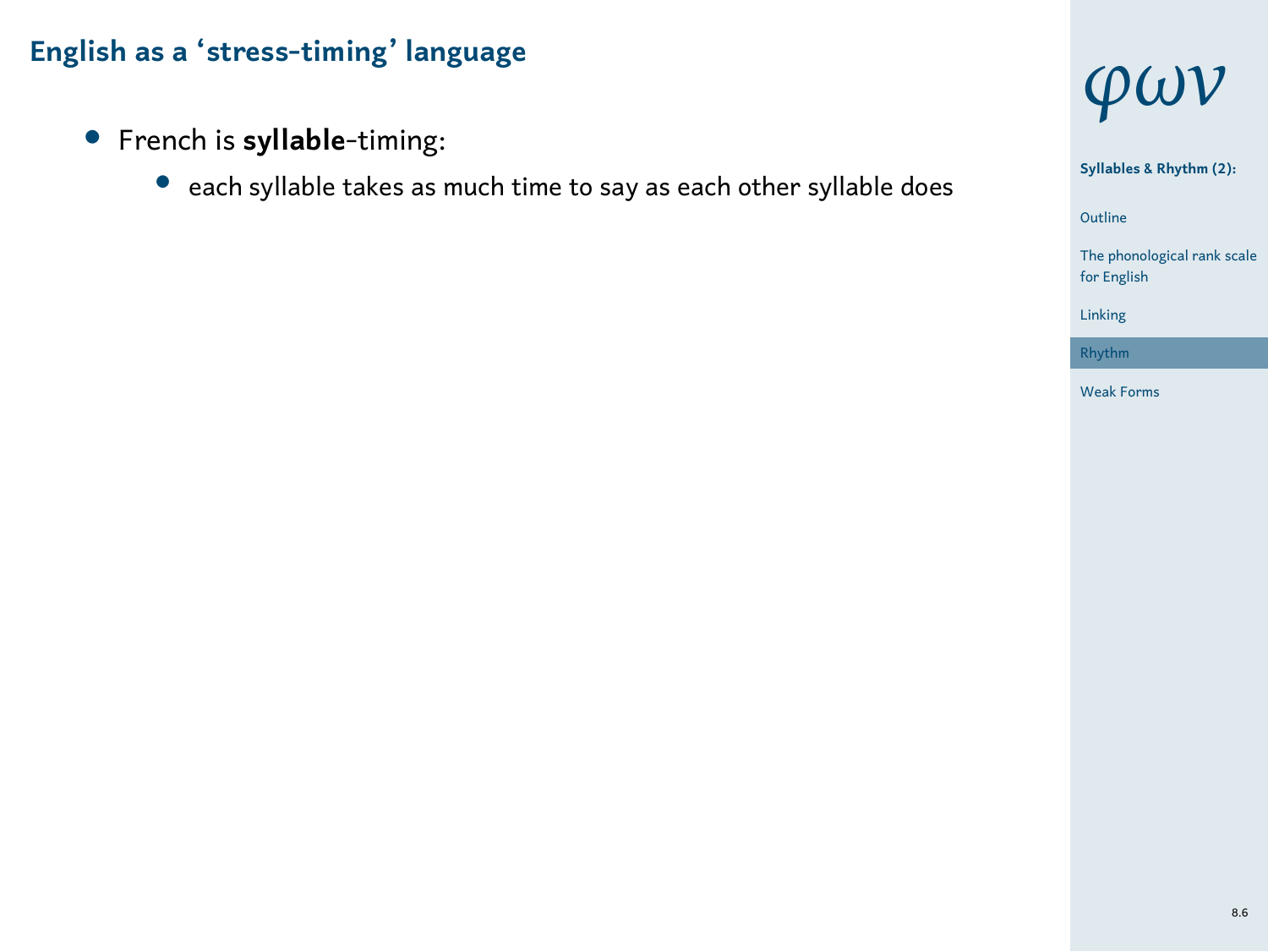- *•* French is **syllable**-timing:
	- *•* each syllable takes as much time to say as each other syllable does
	- *•* how would a French speaker read aloud "an asteroid killed the dinosaurs"?



**Syllables & Rhythm (2):**

1 Outline The phonological rank scale for English

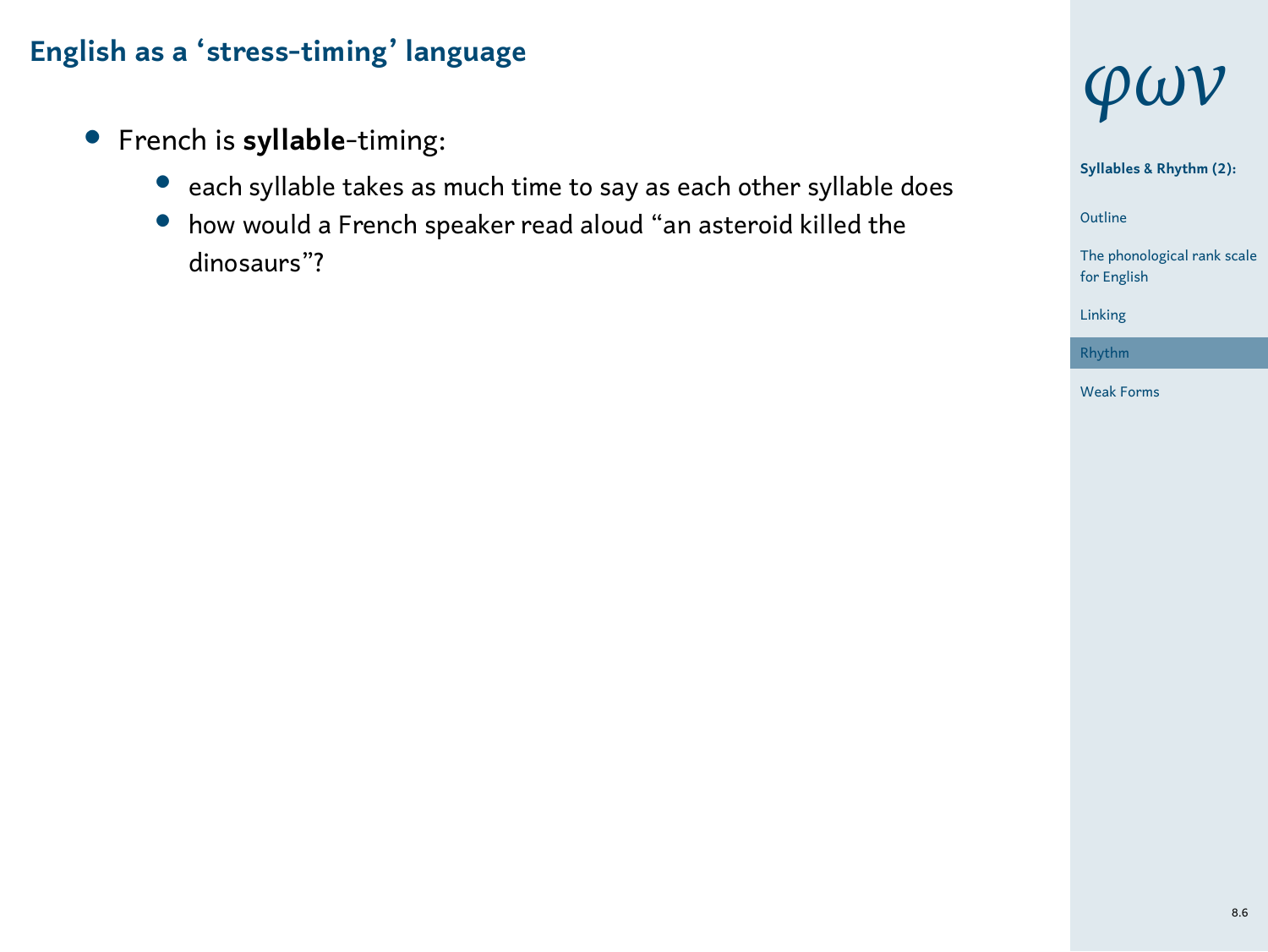- *•* French is **syllable**-timing:
	- *•* each syllable takes as much time to say as each other syllable does
	- *•* how would a French speaker read aloud "an asteroid killed the dinosaurs"?
- *•* English is **stress**-timing:



**Syllables & Rhythm (2):**

1 Outline

The phonological rank scale for English Linking

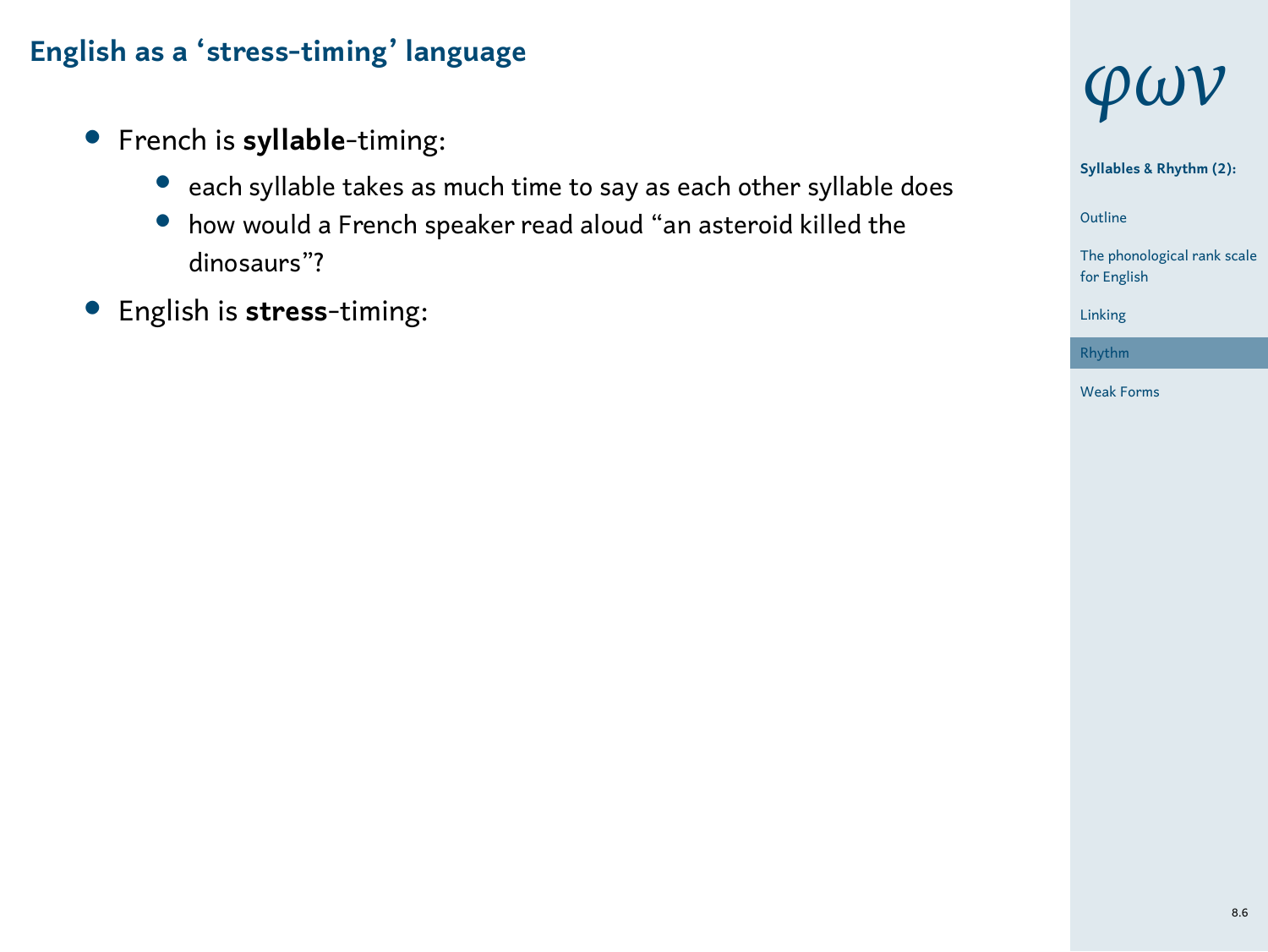- *•* French is **syllable**-timing:
	- *•* each syllable takes as much time to say as each other syllable does
	- *•* how would a French speaker read aloud "an asteroid killed the dinosaurs"?
- *•* English is **stress**-timing:
	- *•* some syllables are **stressed** they 'stand out' (are 'salient') because they are louder and/or longer than the others: [ən **ˈæst**əɹɔɪd **ˈkɪɫd** ðə **ˈdaɪn**əsɔːz]



**Syllables & Rhythm (2):**

1 Outline

The phonological rank scale for English

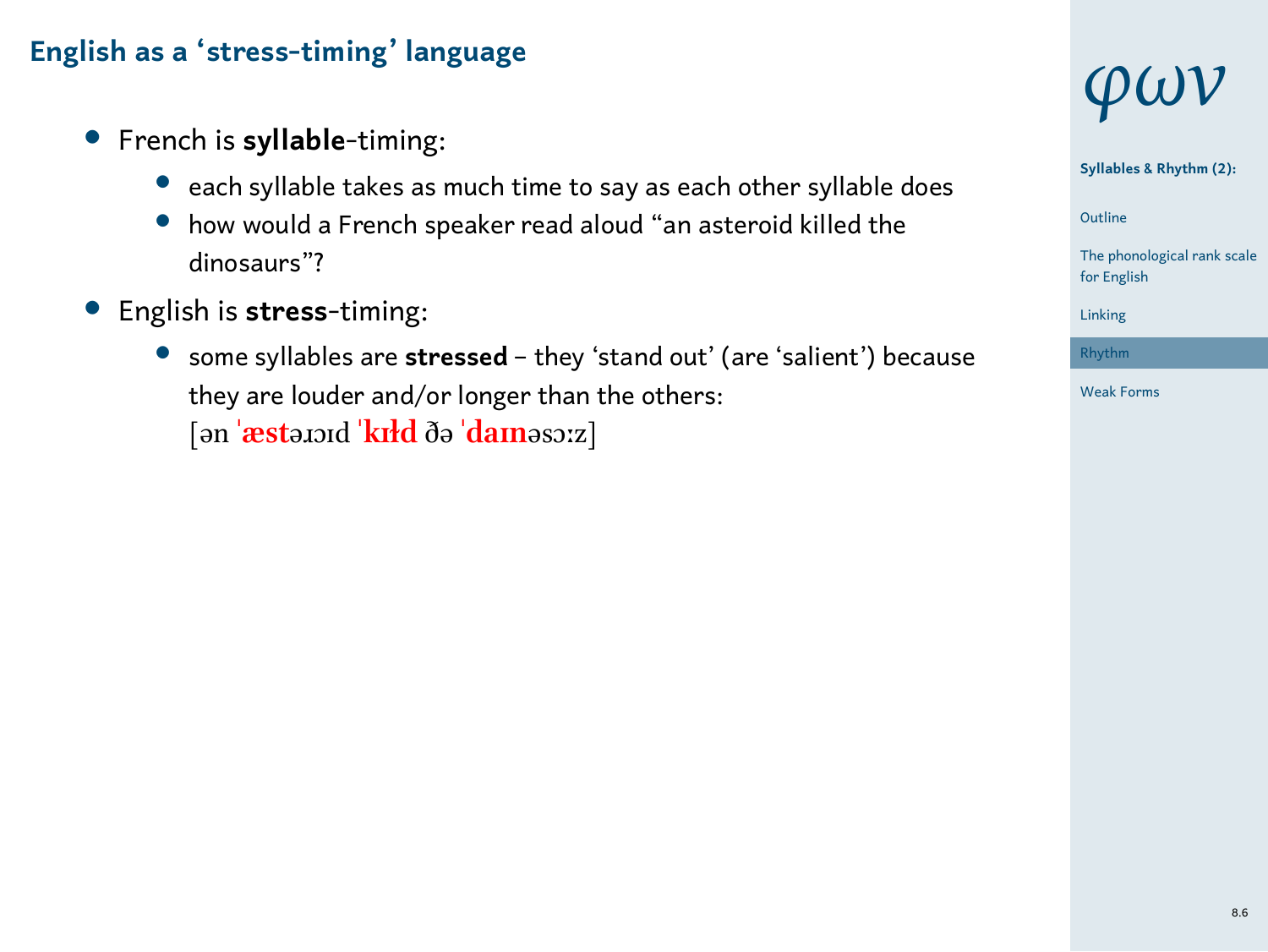- *•* French is **syllable**-timing:
	- *•* each syllable takes as much time to say as each other syllable does
	- *•* how would a French speaker read aloud "an asteroid killed the dinosaurs"?
- *•* English is **stress**-timing:
	- *•* some syllables are **stressed** they 'stand out' (are 'salient') because they are louder and/or longer than the others: [ən **ˈæst**əɹɔɪd **ˈkɪɫd** ðə **ˈdaɪn**əsɔːz]
	- *•* the time from one stressed syllable to the next is roughly constant.



**Syllables & Rhythm (2):**

1 Outline

The phonological rank scale for English Linking



8.6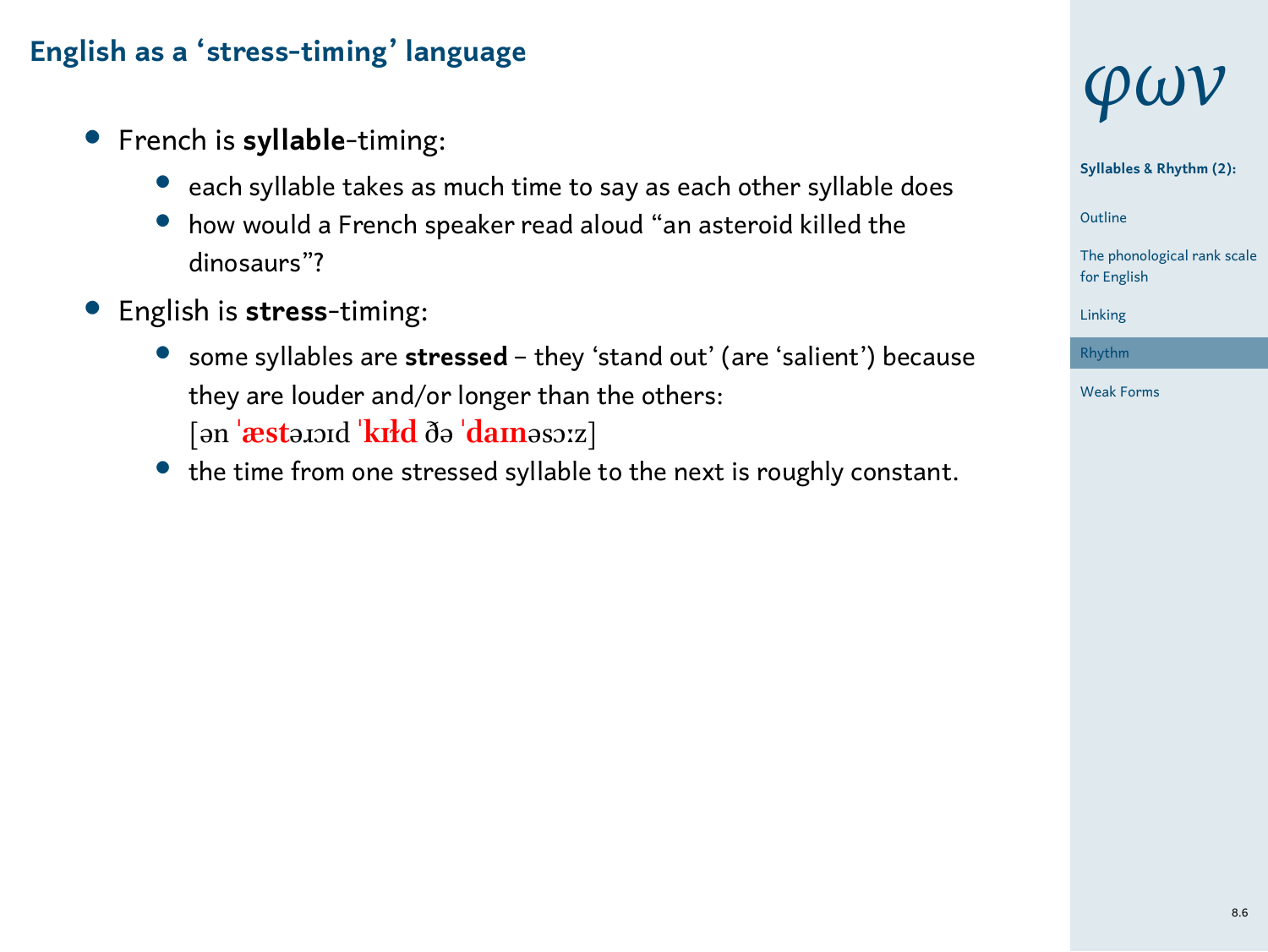- *•* French is **syllable**-timing:
	- *•* each syllable takes as much time to say as each other syllable does
	- *•* how would a French speaker read aloud "an asteroid killed the dinosaurs"?
- *•* English is **stress**-timing:
	- *•* some syllables are **stressed** they 'stand out' (are 'salient') because they are louder and/or longer than the others: [ən **ˈæst**əɹɔɪd **ˈkɪɫd** ðə **ˈdaɪn**əsɔːz]
	- *•* the time from one stressed syllable to the next is roughly constant.
- *•* The phonological unit of rhythm is the **FOOT**:



**Syllables & Rhythm (2):**

1 Outline





8.6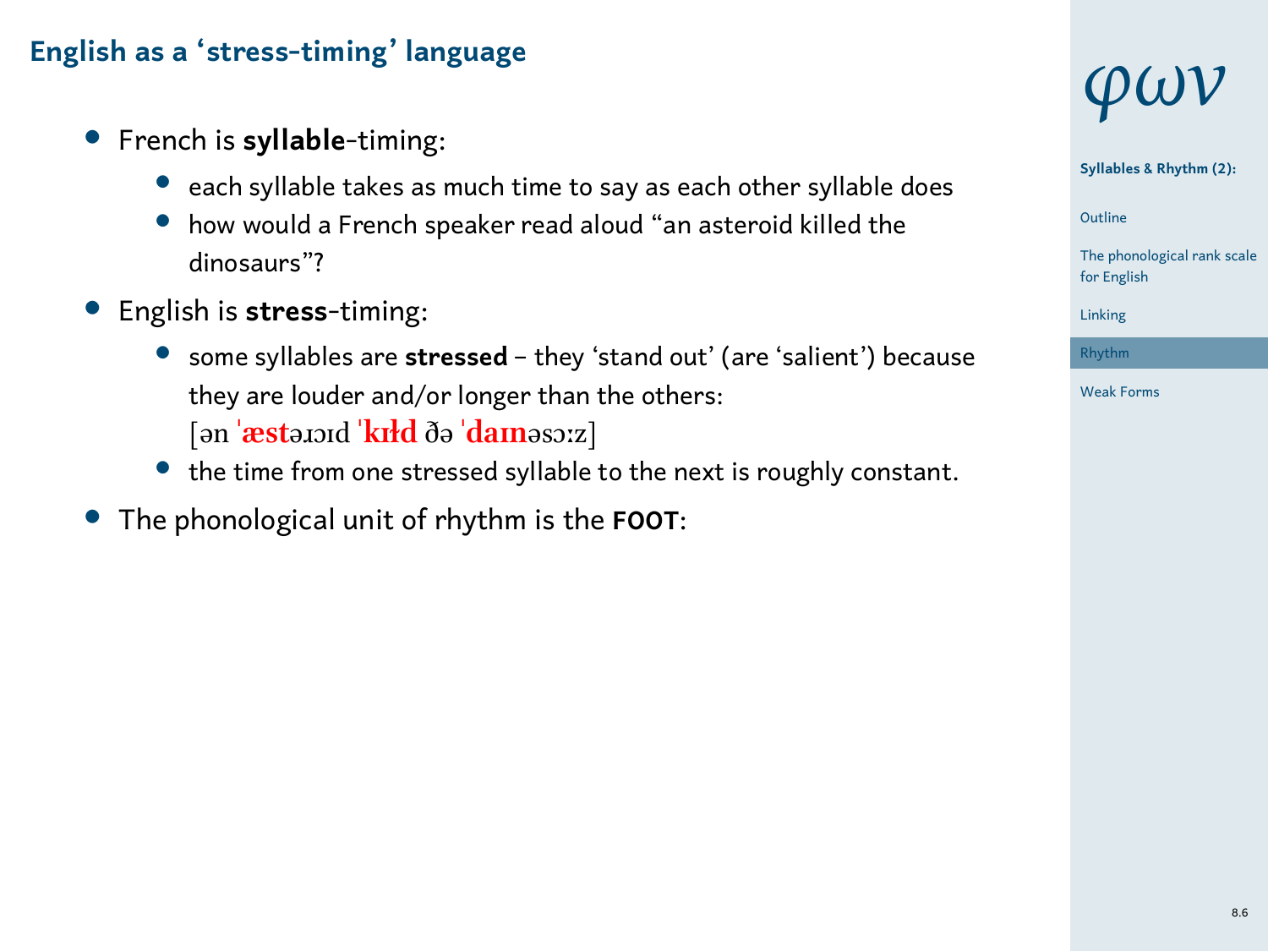- *•* French is **syllable**-timing:
	- *•* each syllable takes as much time to say as each other syllable does
	- *•* how would a French speaker read aloud "an asteroid killed the dinosaurs"?
- *•* English is **stress**-timing:
	- *•* some syllables are **stressed** they 'stand out' (are 'salient') because they are louder and/or longer than the others: [ən **ˈæst**əɹɔɪd **ˈkɪɫd** ðə **ˈdaɪn**əsɔːz]
	- *•* the time from one stressed syllable to the next is roughly constant.
- *•* The phonological unit of rhythm is the **FOOT**:
	- *•* each foot starts with a stressed syllable or with a 'silent beat'.

# *φων*

**Syllables & Rhythm (2):**

1 Outline



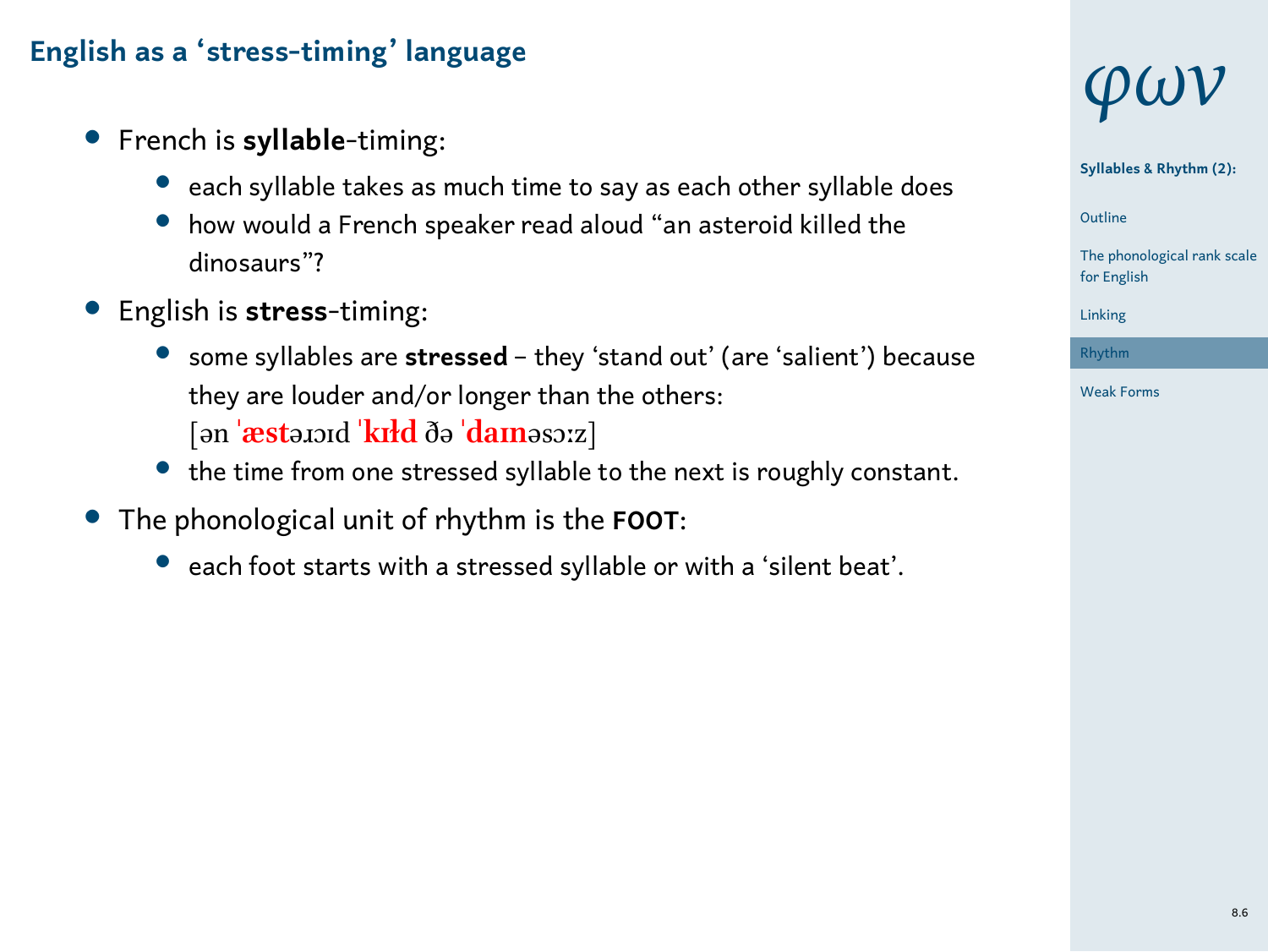- *•* French is **syllable**-timing:
	- *•* each syllable takes as much time to say as each other syllable does
	- *•* how would a French speaker read aloud "an asteroid killed the dinosaurs"?
- *•* English is **stress**-timing:
	- *•* some syllables are **stressed** they 'stand out' (are 'salient') because they are louder and/or longer than the others: [ən **ˈæst**əɹɔɪd **ˈkɪɫd** ðə **ˈdaɪn**əsɔːz]
	- *•* the time from one stressed syllable to the next is roughly constant.
- *•* The phonological unit of rhythm is the **FOOT**:
	- *•* each foot starts with a stressed syllable or with a 'silent beat'.
	- *•* we will use a forward slash ( / ) to indicate a foot boundary.



**Syllables & Rhythm (2):**

1 Outline





8.6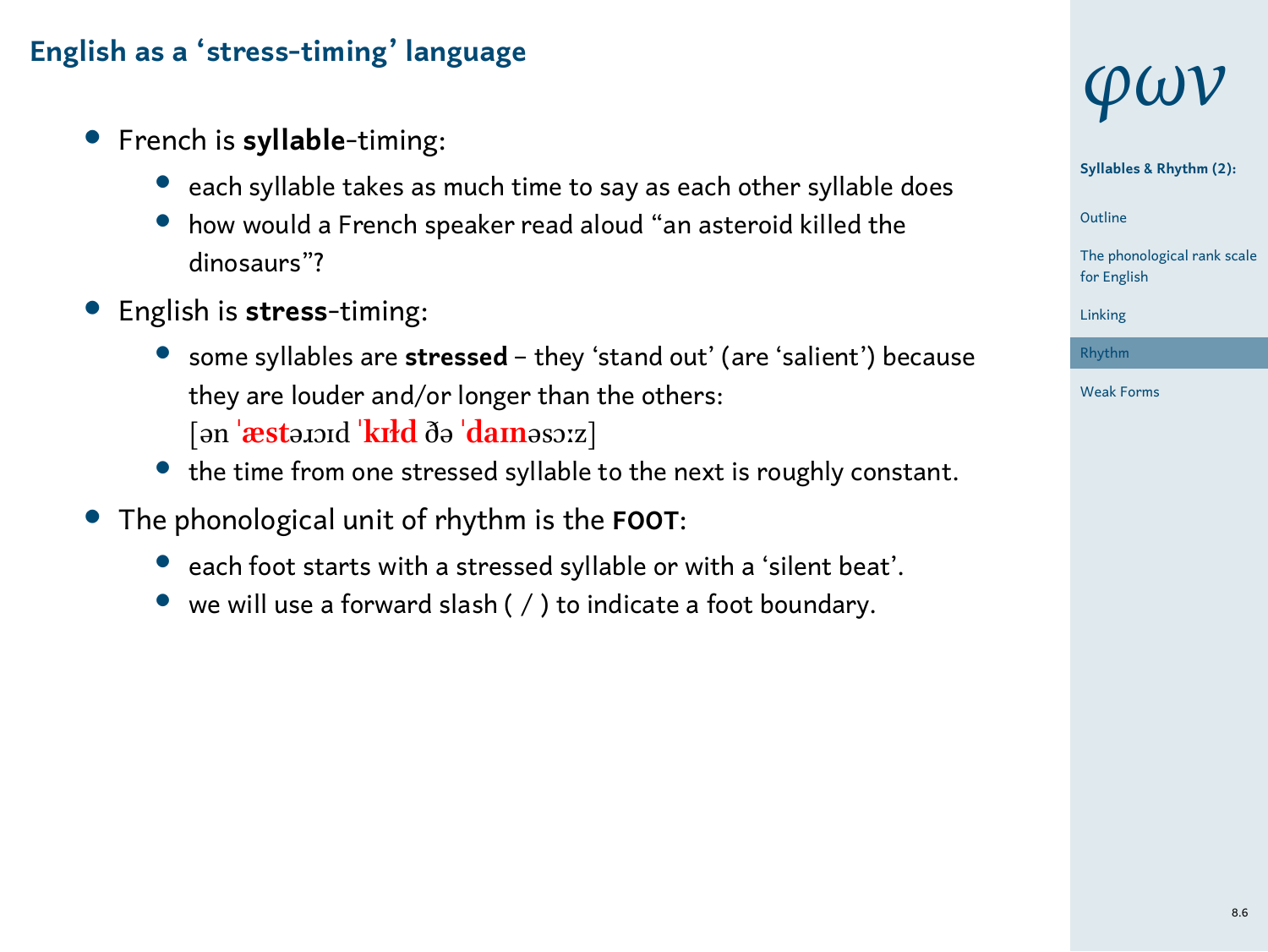- *•* French is **syllable**-timing:
	- *•* each syllable takes as much time to say as each other syllable does
	- *•* how would a French speaker read aloud "an asteroid killed the dinosaurs"?
- *•* English is **stress**-timing:
	- *•* some syllables are **stressed** they 'stand out' (are 'salient') because they are louder and/or longer than the others: [ən **ˈæst**əɹɔɪd **ˈkɪɫd** ðə **ˈdaɪn**əsɔːz]
	- *•* the time from one stressed syllable to the next is roughly constant.
- *•* The phonological unit of rhythm is the **FOOT**:
	- *•* each foot starts with a stressed syllable or with a 'silent beat'.
	- *•* we will use a forward slash ( / ) to indicate a foot boundary.
- *•* Practise making each foot the same length:
	- *•* / John / bought / five / black / ties / *<sup>∧</sup>* /
	- *•* / Mary's / buying / seven / yellow / dresses / *<sup>∧</sup>* /
	- *•* / Jennifer's / purchasing / seventy / violet / cardigans / *<sup>∧</sup>* /
	- *•* / Nicholas is / contemplating / twenty-seven / multicoloured
		- / carpet-slippers / *<sup>∧</sup>* /

# *φων*

**Syllables & Rhythm (2):**

1 Outline

The phonological rank scale for English

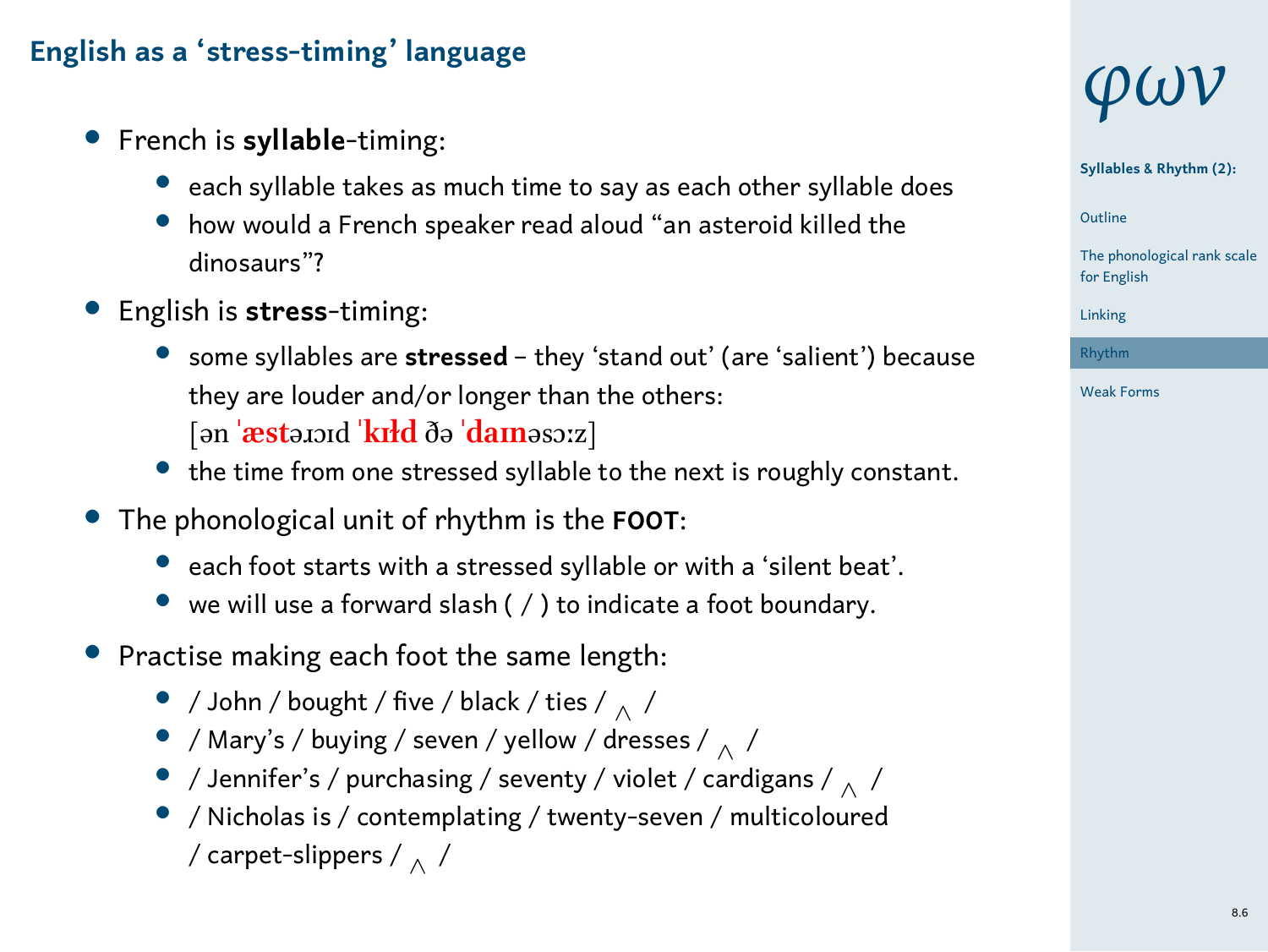*•* Definitions:



1 Outline **Syllables & Rhythm (2):** The phonological rank scale for English Linking Rhythm Weak Forms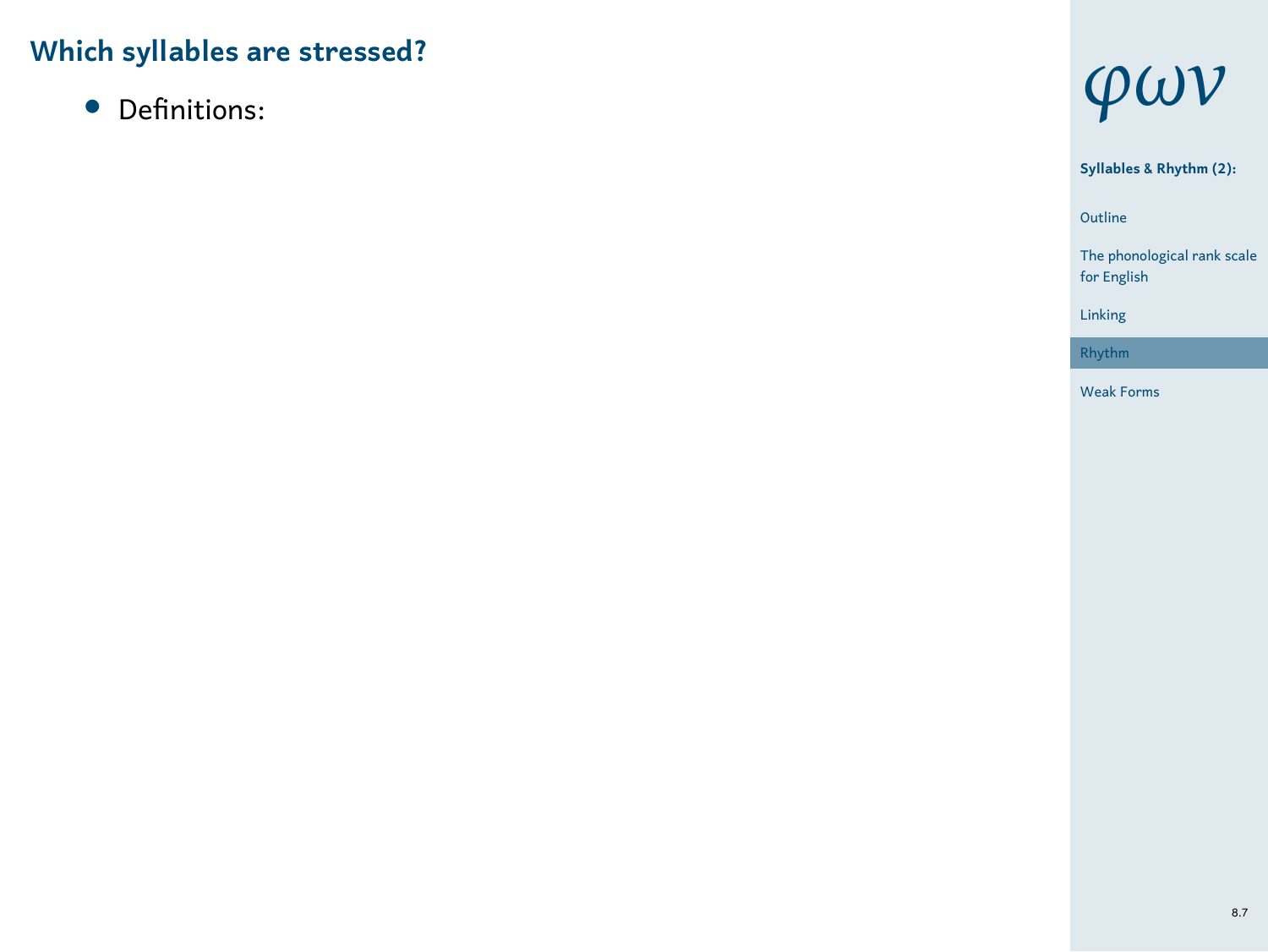- *•* Definitions:
	- *•* 'Content' words = common nouns, proper nouns, lexical verbs, adjectives, and (most) adverbs.



1 Outline **Syllables & Rhythm (2):**

The phonological rank scale for English



8.7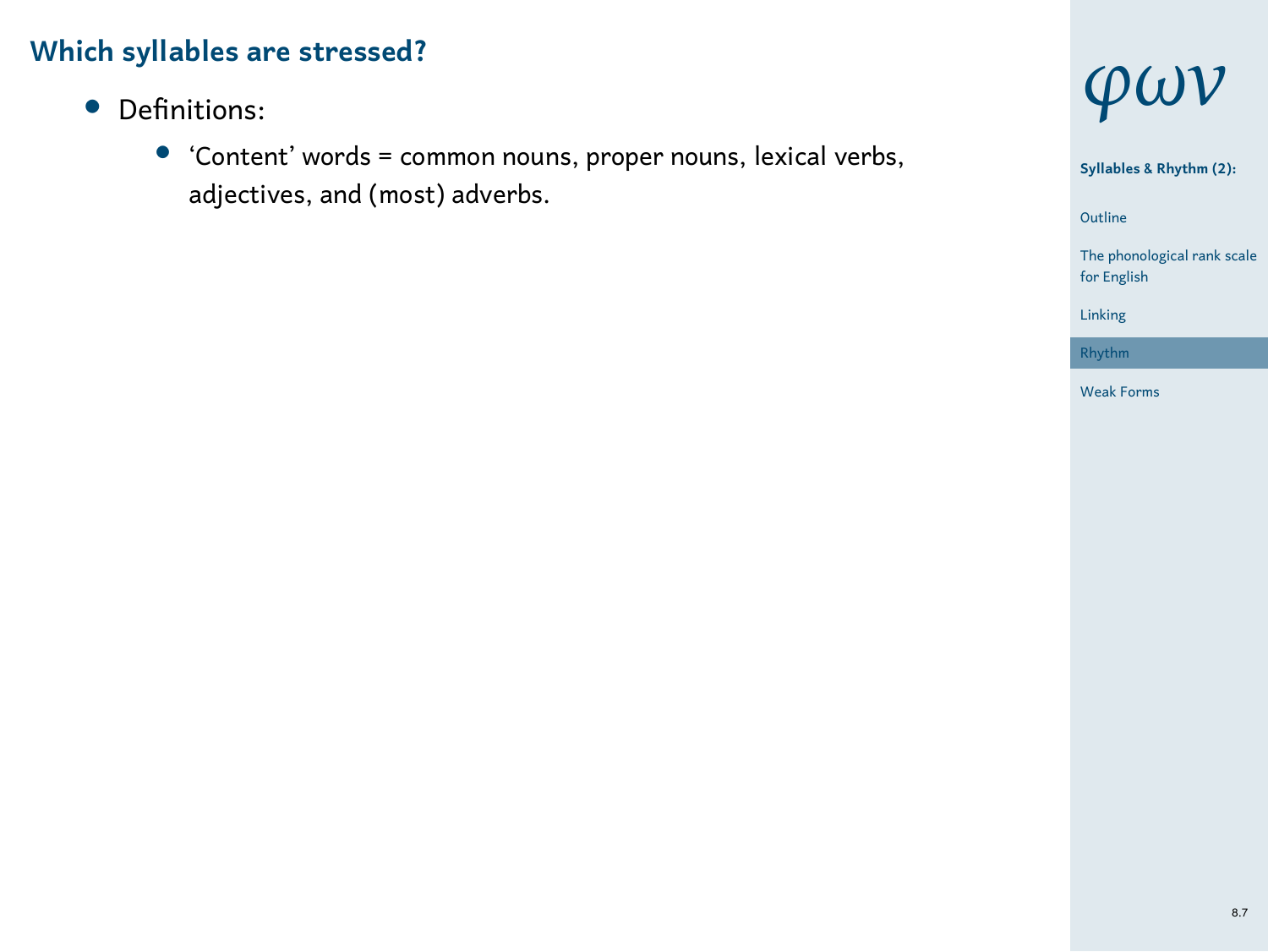- *•* Definitions:
	- *•* 'Content' words = common nouns, proper nouns, lexical verbs, adjectives, and (most) adverbs.
	- *•* 'Function' words = pronouns, articles, prepositions, aux. verbs, etc.



**Syllables & Rhythm (2):**

1 Outline

The phonological rank scale for English Linking

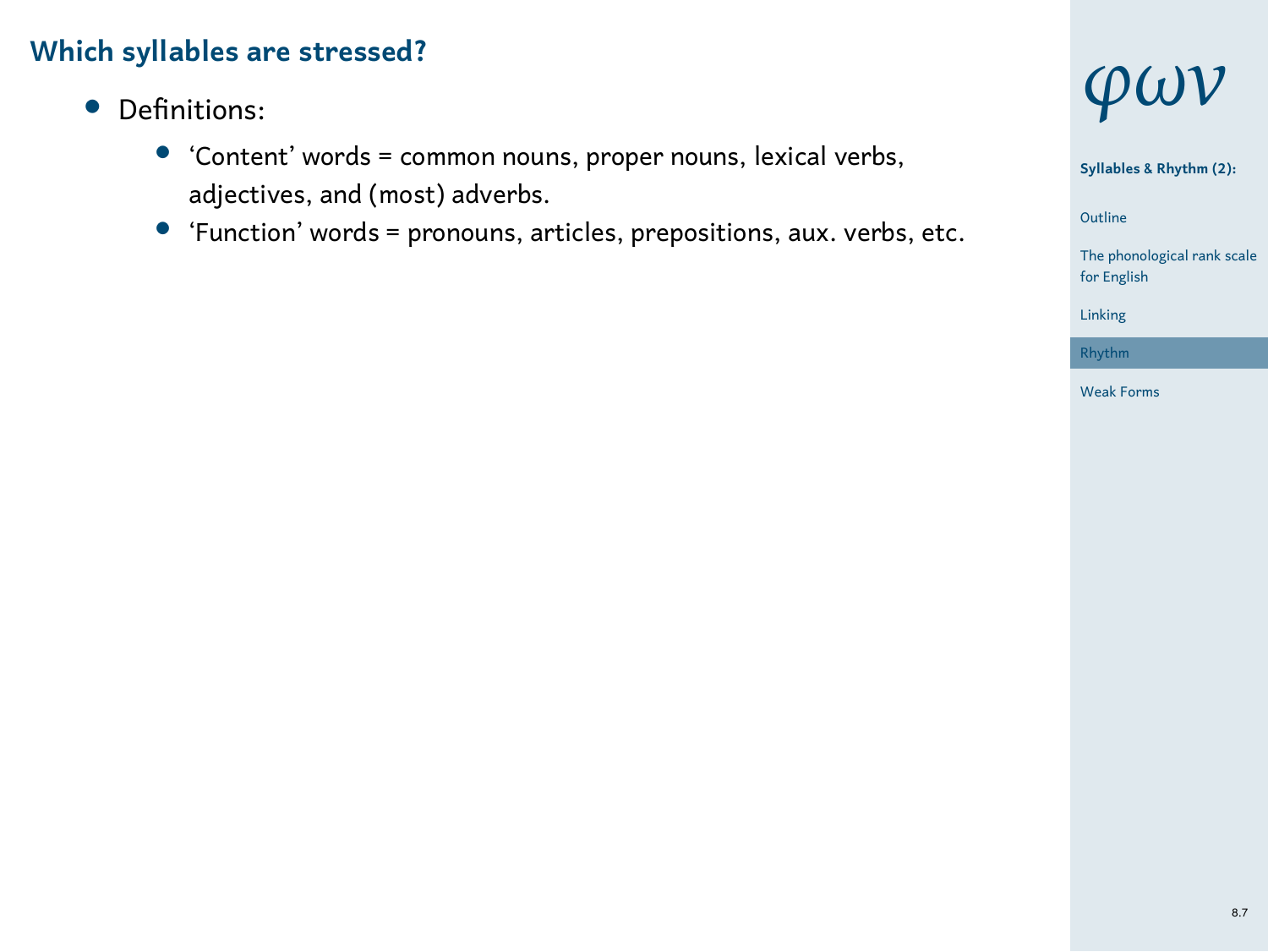- *•* Definitions:
	- *•* 'Content' words = common nouns, proper nouns, lexical verbs, adjectives, and (most) adverbs.
	- *•* 'Function' words = pronouns, articles, prepositions, aux. verbs, etc.
	- *•* Monosyllabic = has only one-syllable



**Syllables & Rhythm (2):**

1 Outline

cal rank scale The phonolog<br>for English

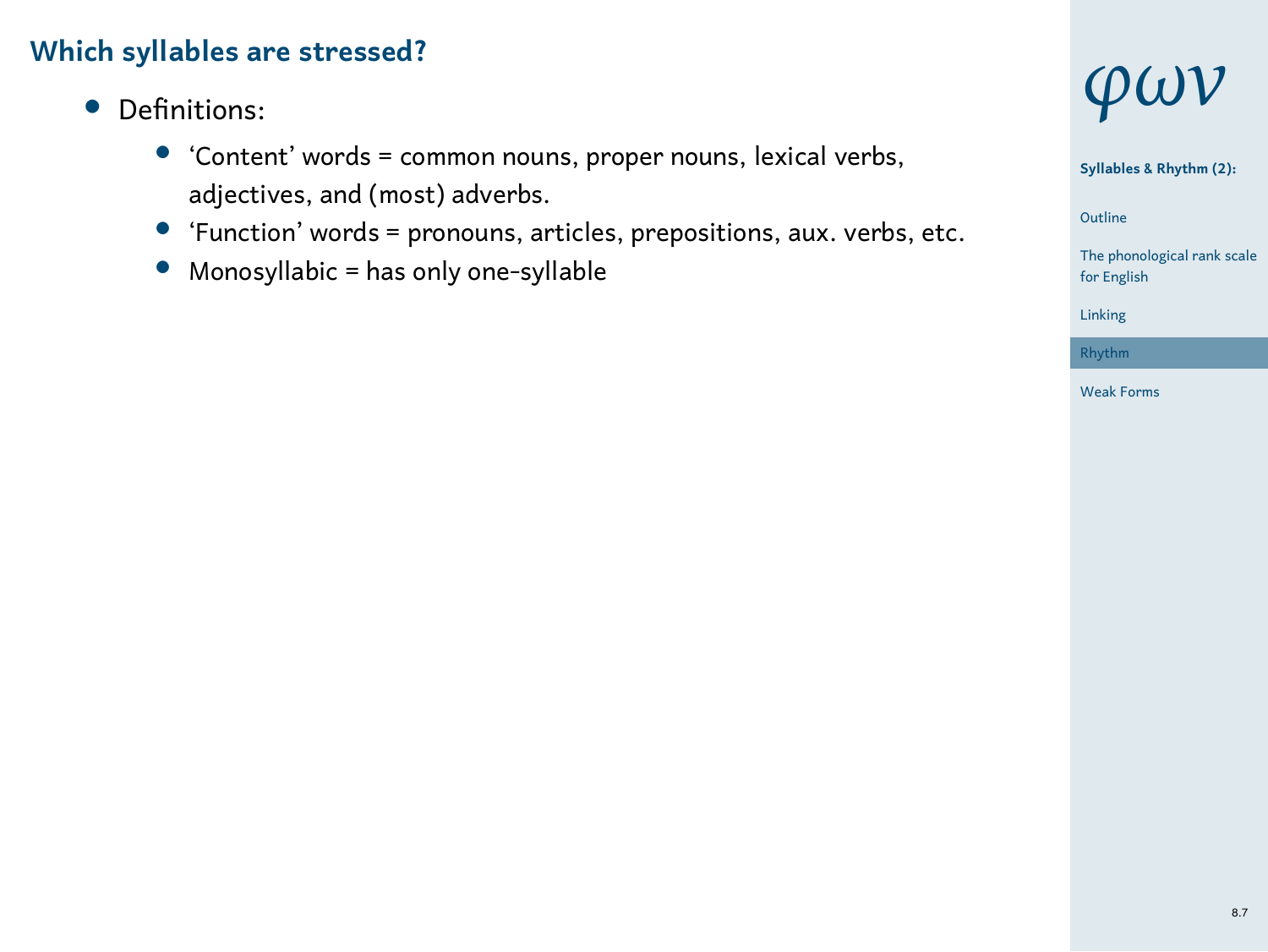- *•* Definitions:
	- *•* 'Content' words = common nouns, proper nouns, lexical verbs, adjectives, and (most) adverbs.
	- *•* 'Function' words = pronouns, articles, prepositions, aux. verbs, etc.
	- *•* Monosyllabic = has only one-syllable
	- *•* Polysyllabic = has more than one syllable



**Syllables & Rhythm (2):**

1 Outline

The phonological rank scale for English

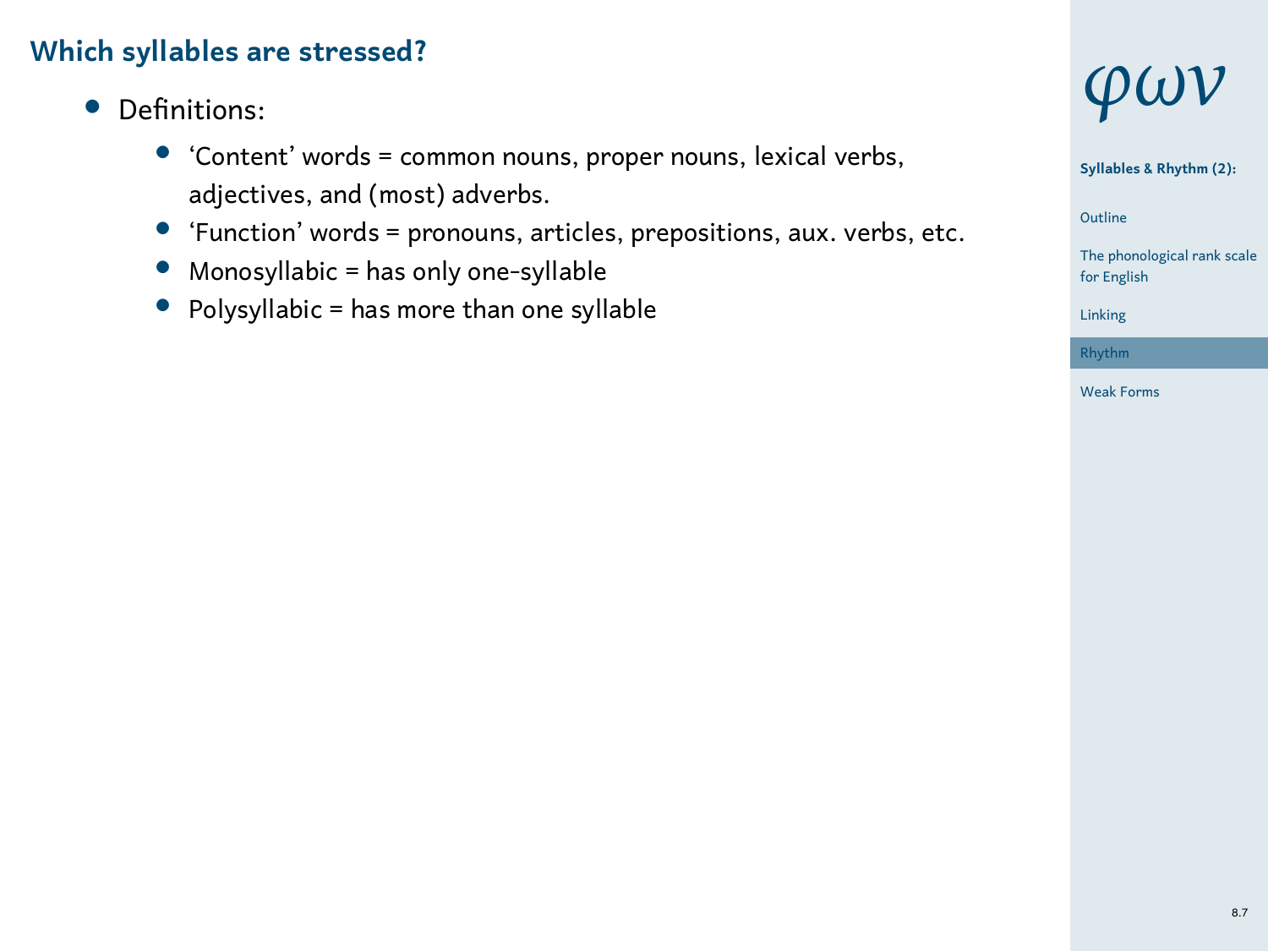- *•* Definitions:
	- *•* 'Content' words = common nouns, proper nouns, lexical verbs, adjectives, and (most) adverbs.
	- *•* 'Function' words = pronouns, articles, prepositions, aux. verbs, etc.
	- *•* Monosyllabic = has only one-syllable
	- *•* Polysyllabic = has more than one syllable
- *•* Monosyllabic 'content' words are stressed: *killed*



**Syllables & Rhythm (2):**

1 Outline

The phonological rank scale for English

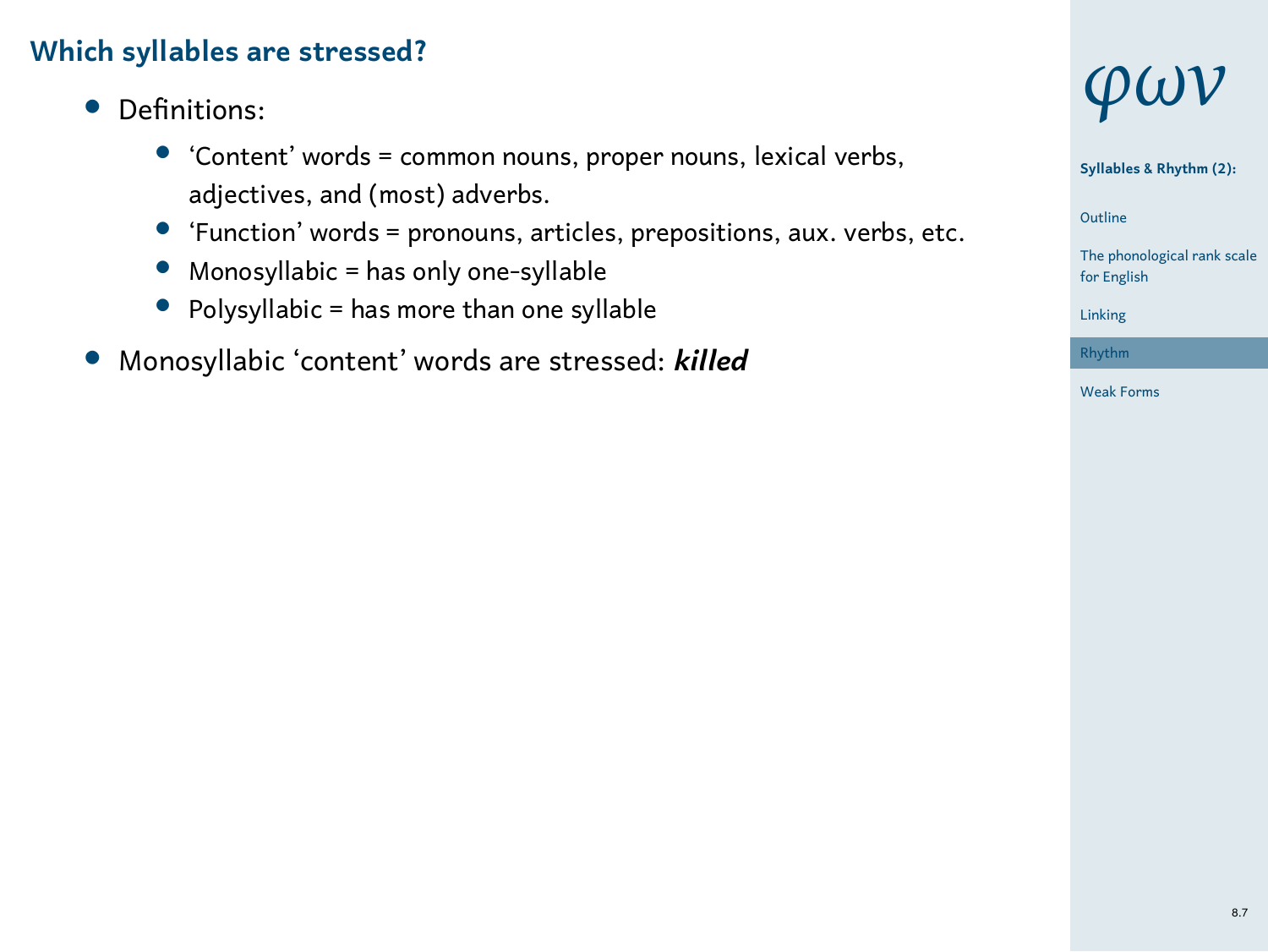- *•* Definitions:
	- *•* 'Content' words = common nouns, proper nouns, lexical verbs, adjectives, and (most) adverbs.
	- *•* 'Function' words = pronouns, articles, prepositions, aux. verbs, etc.
	- *•* Monosyllabic = has only one-syllable
	- *•* Polysyllabic = has more than one syllable
- *•* Monosyllabic 'content' words are stressed: *killed*
- *•* Monosyllabic 'function' words are unstressed: *an, the*



**Syllables & Rhythm (2):**

1 Outline

The phonological rank scale for English

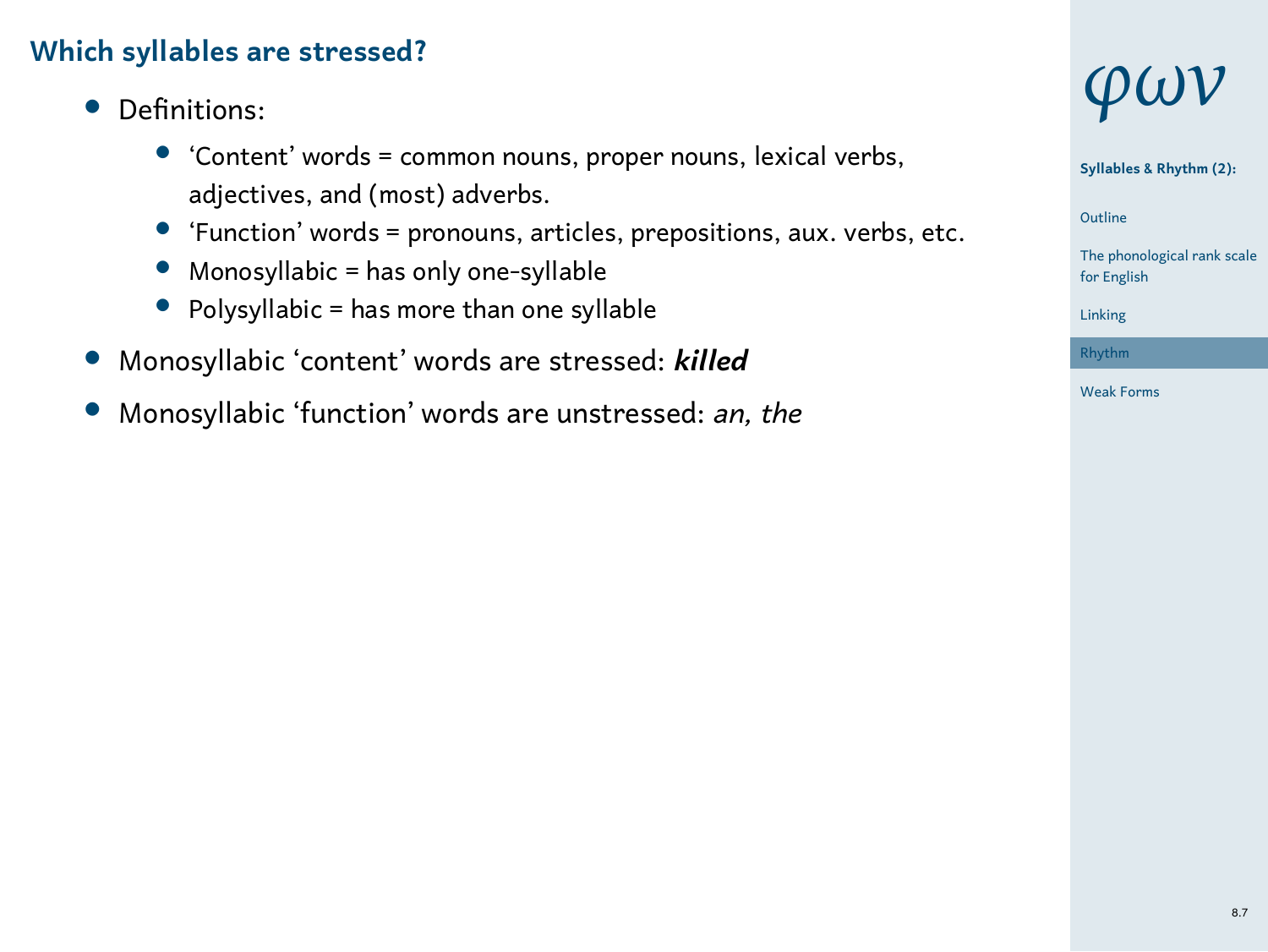- *•* Definitions:
	- *•* 'Content' words = common nouns, proper nouns, lexical verbs, adjectives, and (most) adverbs.
	- *•* 'Function' words = pronouns, articles, prepositions, aux. verbs, etc.
	- *•* Monosyllabic = has only one-syllable
	- *•* Polysyllabic = has more than one syllable
- *•* Monosyllabic 'content' words are stressed: *killed*
- *•* Monosyllabic 'function' words are unstressed: *an, the*
- *•* Polysyllabic words (including compounds) have at least one stressed syllable: ˈ**ast**eroid, ˈ**Ox**ford Street, ˈ**aft**er, beˈ**fore**



**Syllables & Rhythm (2):**

1 Outline

The phonological rank scale for English



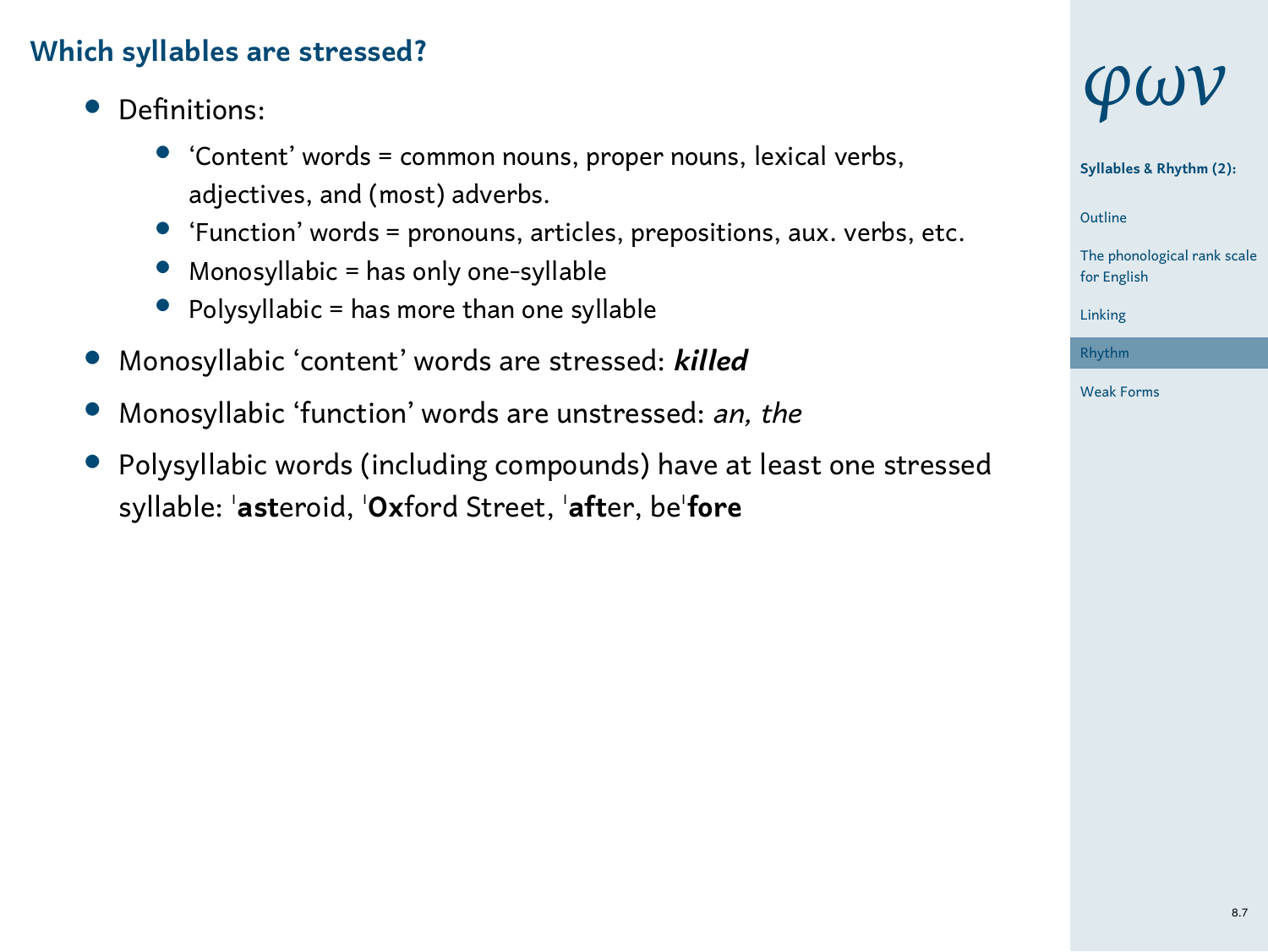- *•* Definitions:
	- *•* 'Content' words = common nouns, proper nouns, lexical verbs, adjectives, and (most) adverbs.
	- *•* 'Function' words = pronouns, articles, prepositions, aux. verbs, etc.
	- *•* Monosyllabic = has only one-syllable
	- *•* Polysyllabic = has more than one syllable
- *•* Monosyllabic 'content' words are stressed: *killed*
- *•* Monosyllabic 'function' words are unstressed: *an, the*
- *•* Polysyllabic words (including compounds) have at least one stressed syllable: ˈ**ast**eroid, ˈ**Ox**ford Street, ˈ**aft**er, beˈ**fore**
- *•* Polysyllabic words (including compounds) can have more than one stressed syllable: ˌ**pol**ysylˈ**lab**ic, ˌ**Ox**ford ˈ**Road**

# *φων*

**Syllables & Rhythm (2):**

1 Outline



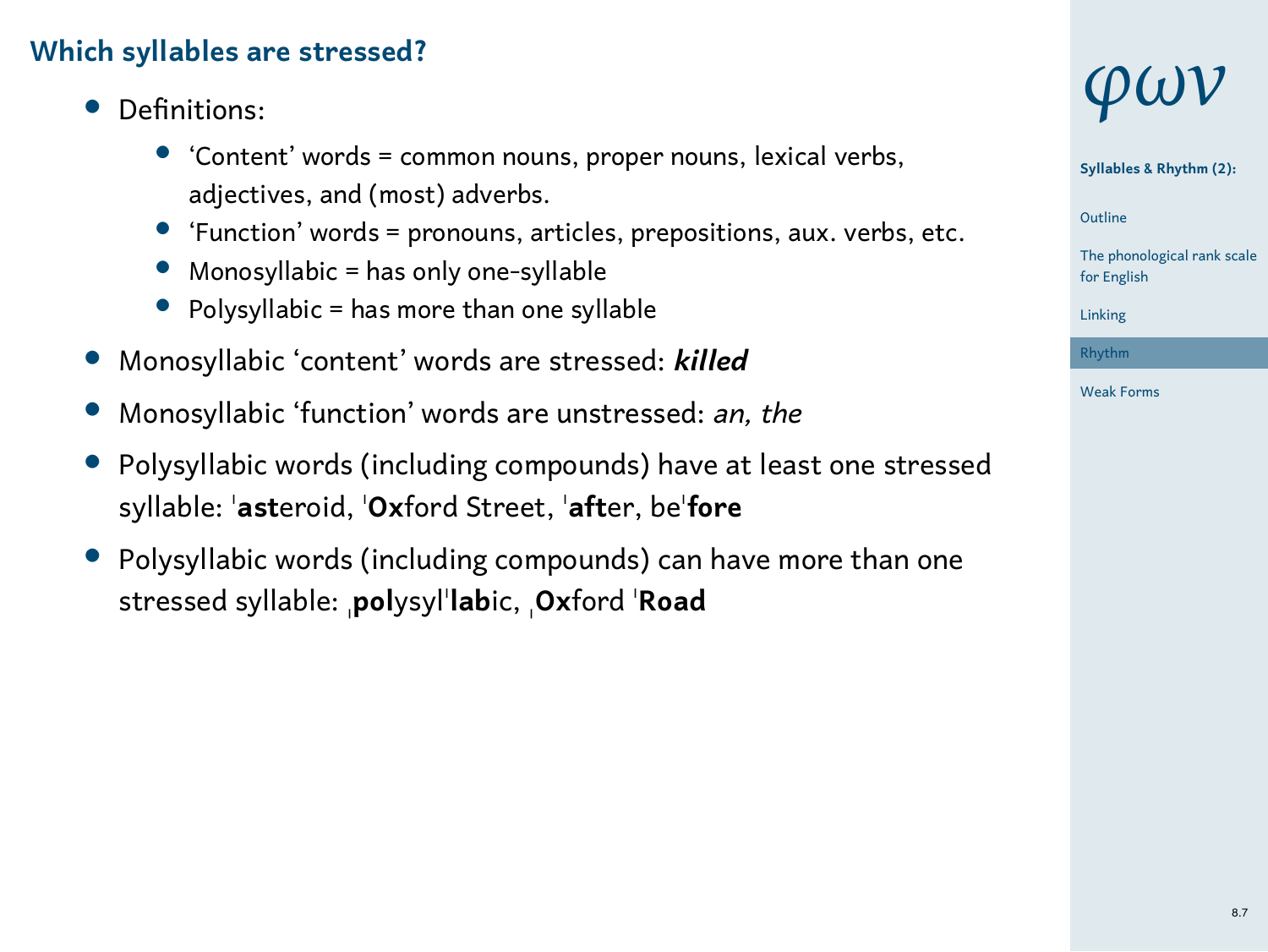- *•* Definitions:
	- *•* 'Content' words = common nouns, proper nouns, lexical verbs, adjectives, and (most) adverbs.
	- *•* 'Function' words = pronouns, articles, prepositions, aux. verbs, etc.
	- *•* Monosyllabic = has only one-syllable
	- *•* Polysyllabic = has more than one syllable
- *•* Monosyllabic 'content' words are stressed: *killed*
- *•* Monosyllabic 'function' words are unstressed: *an, the*
- *•* Polysyllabic words (including compounds) have at least one stressed syllable: ˈ**ast**eroid, ˈ**Ox**ford Street, ˈ**aft**er, beˈ**fore**
- *•* Polysyllabic words (including compounds) can have more than one stressed syllable: ˌ**pol**ysylˈ**lab**ic, ˌ**Ox**ford ˈ**Road**
- *•* Difference between secondary or minor stress ( ˌ ) and primary or major stress ( ˈ ) is not very important:

## *φων*

**Syllables & Rhythm (2):**

1 Outline

The phonological rank scale for English

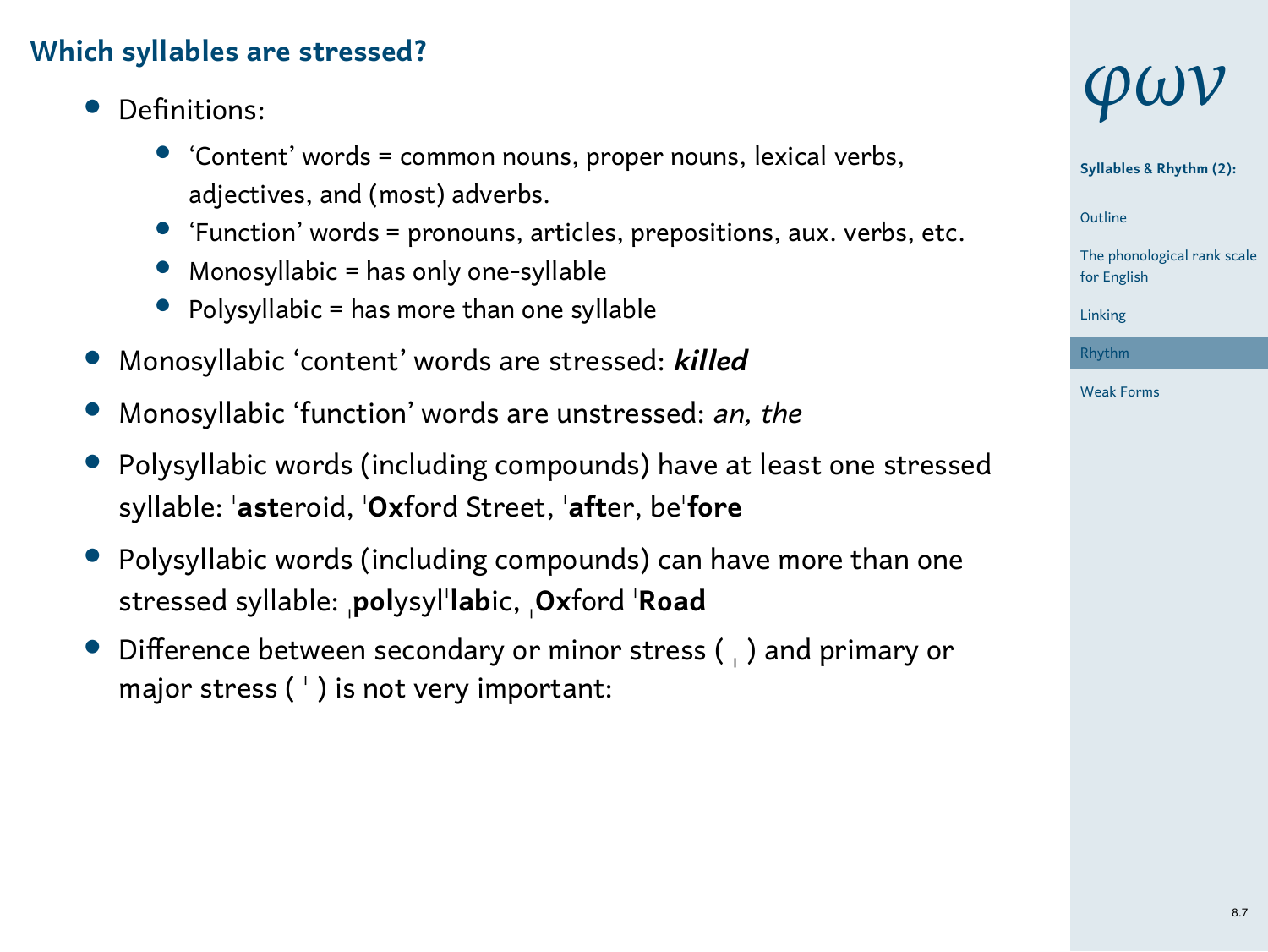- *•* Definitions:
	- *•* 'Content' words = common nouns, proper nouns, lexical verbs, adjectives, and (most) adverbs.
	- *•* 'Function' words = pronouns, articles, prepositions, aux. verbs, etc.
	- *•* Monosyllabic = has only one-syllable
	- *•* Polysyllabic = has more than one syllable
- *•* Monosyllabic 'content' words are stressed: *killed*
- *•* Monosyllabic 'function' words are unstressed: *an, the*
- *•* Polysyllabic words (including compounds) have at least one stressed syllable: ˈ**ast**eroid, ˈ**Ox**ford Street, ˈ**aft**er, beˈ**fore**
- *•* Polysyllabic words (including compounds) can have more than one stressed syllable: ˌ**pol**ysylˈ**lab**ic, ˌ**Ox**ford ˈ**Road**
- *•* Difference between secondary or minor stress ( ˌ ) and primary or major stress ( ˈ ) is not very important:
	- *•* It's **pol**ysyl**LAB**ic. (versus) They're **pol**ysyl**lab**ic **WORDS**.

## *φων*

**Syllables & Rhythm (2):**

1 Outline

The phonological rank scale for English

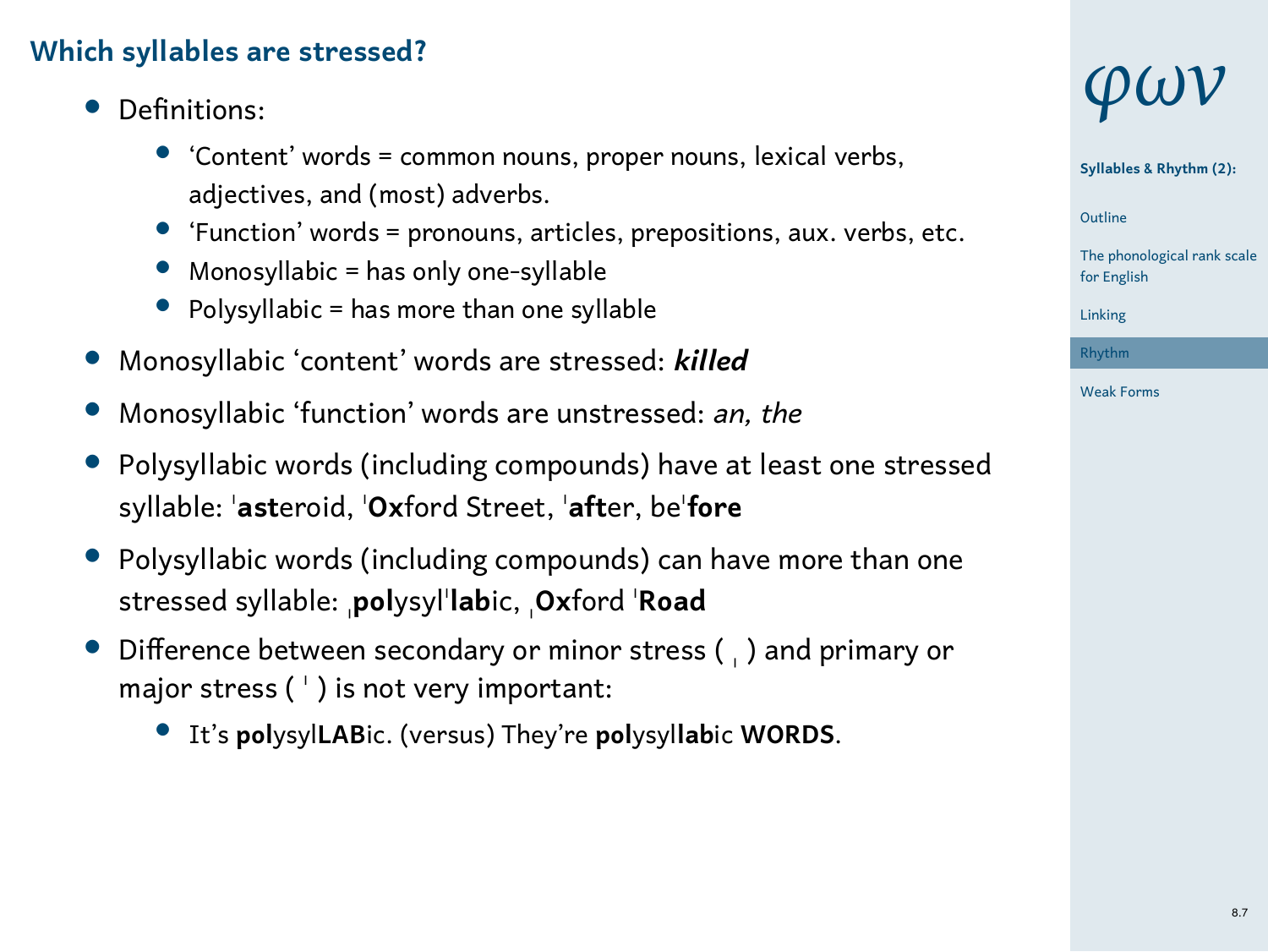- *•* Definitions:
	- *•* 'Content' words = common nouns, proper nouns, lexical verbs, adjectives, and (most) adverbs.
	- *•* 'Function' words = pronouns, articles, prepositions, aux. verbs, etc.
	- *•* Monosyllabic = has only one-syllable
	- *•* Polysyllabic = has more than one syllable
- *•* Monosyllabic 'content' words are stressed: *killed*
- *•* Monosyllabic 'function' words are unstressed: *an, the*
- *•* Polysyllabic words (including compounds) have at least one stressed syllable: ˈ**ast**eroid, ˈ**Ox**ford Street, ˈ**aft**er, beˈ**fore**
- *•* Polysyllabic words (including compounds) can have more than one stressed syllable: ˌ**pol**ysylˈ**lab**ic, ˌ**Ox**ford ˈ**Road**
- *•* Difference between secondary or minor stress ( ˌ ) and primary or major stress ( ˈ ) is not very important:
	- *•* It's **pol**ysyl**LAB**ic. (versus) They're **pol**ysyl**lab**ic **WORDS**.
	- *•* It's **POL**ysyl**lab**ic not **MON**osyl**lab**ic.

## *φων*

**Syllables & Rhythm (2):**

1 Outline

The phonological rank scale for English

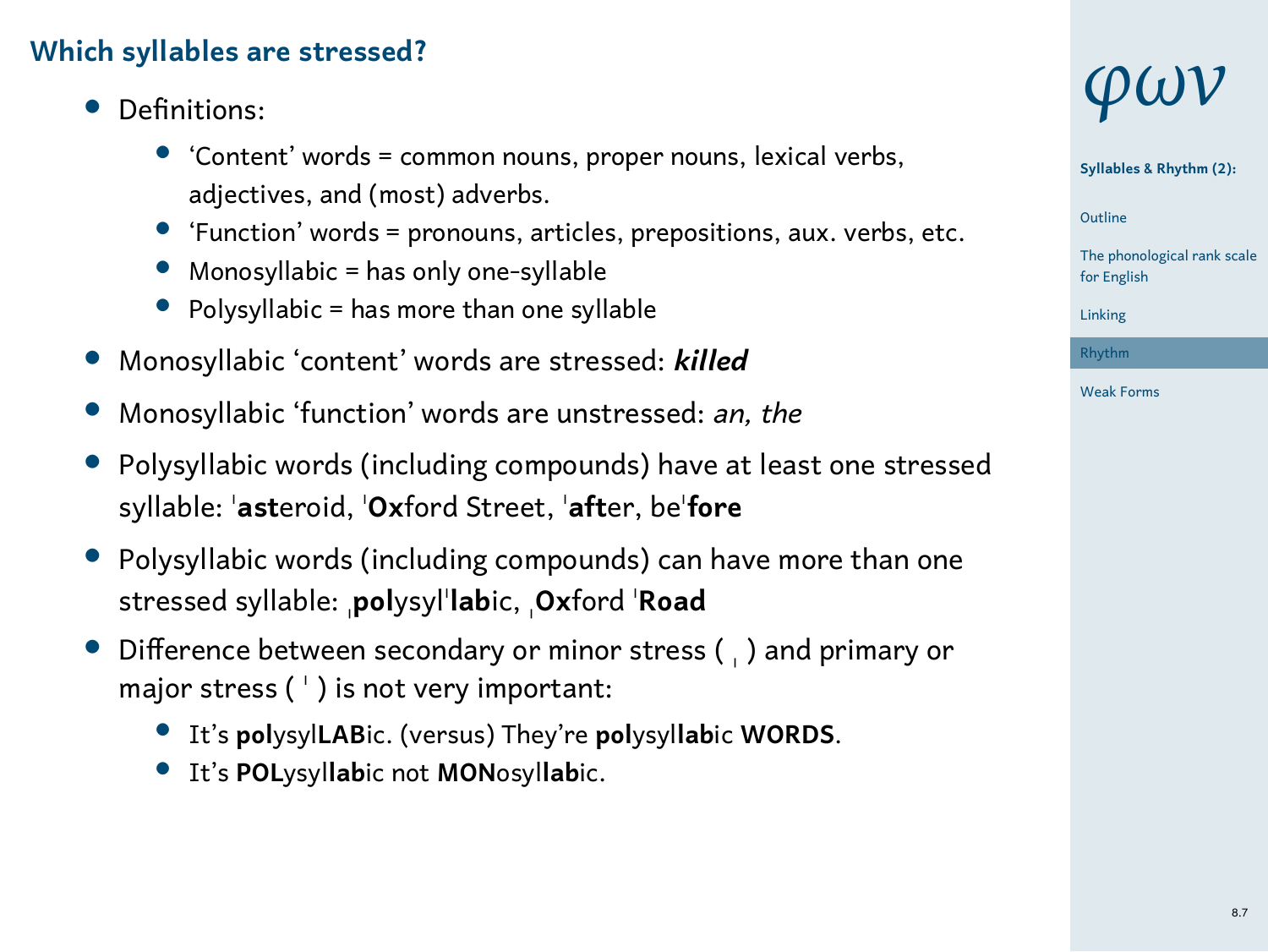- *•* Definitions:
	- *•* 'Content' words = common nouns, proper nouns, lexical verbs, adjectives, and (most) adverbs.
	- *•* 'Function' words = pronouns, articles, prepositions, aux. verbs, etc.
	- *•* Monosyllabic = has only one-syllable
	- *•* Polysyllabic = has more than one syllable
- *•* Monosyllabic 'content' words are stressed: *killed*
- *•* Monosyllabic 'function' words are unstressed: *an, the*
- *•* Polysyllabic words (including compounds) have at least one stressed syllable: ˈ**ast**eroid, ˈ**Ox**ford Street, ˈ**aft**er, beˈ**fore**
- *•* Polysyllabic words (including compounds) can have more than one stressed syllable: ˌ**pol**ysylˈ**lab**ic, ˌ**Ox**ford ˈ**Road**
- *•* Difference between secondary or minor stress ( ˌ ) and primary or major stress ( ˈ ) is not very important:
	- *•* It's **pol**ysyl**LAB**ic. (versus) They're **pol**ysyl**lab**ic **WORDS**.
	- *•* It's **POL**ysyl**lab**ic not **MON**osyl**lab**ic.
- *•* Sometimes a syllable will be stressed just to maintain the rhythm (here: the syllable **for**):
	- *•* **Sure**ly **TOM** can **write** it **for** us

## *φων*

**Syllables & Rhythm (2):**

1 Outline

The phonological rank scale for English

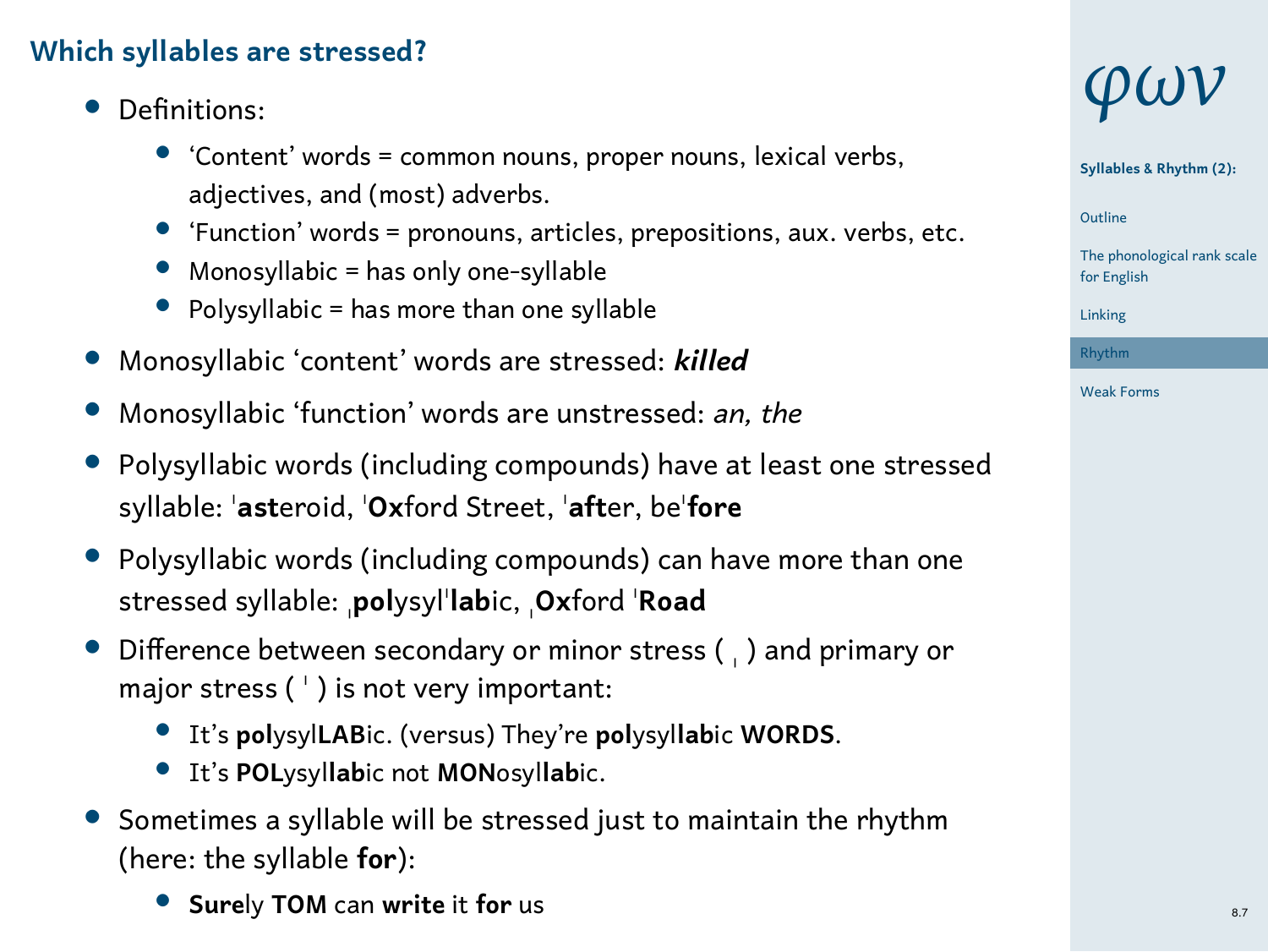#### **Weak Forms versus Strong Forms: the difference is important!**

*•* Sally can write the report in Hungarian for us. / **Sal**ly can / **write** the re- / **port** in Hun- / **GAR**ian / **for** us can = POLARITY: positive: unmarked [kn̩] ('weak form') (eine einfache Bejahung) (nicht rhythmisch hervorgehoben)



1 Outline **Syllables & Rhythm (2):** tical rank scale The phonolog<br>for English Linking Rhythm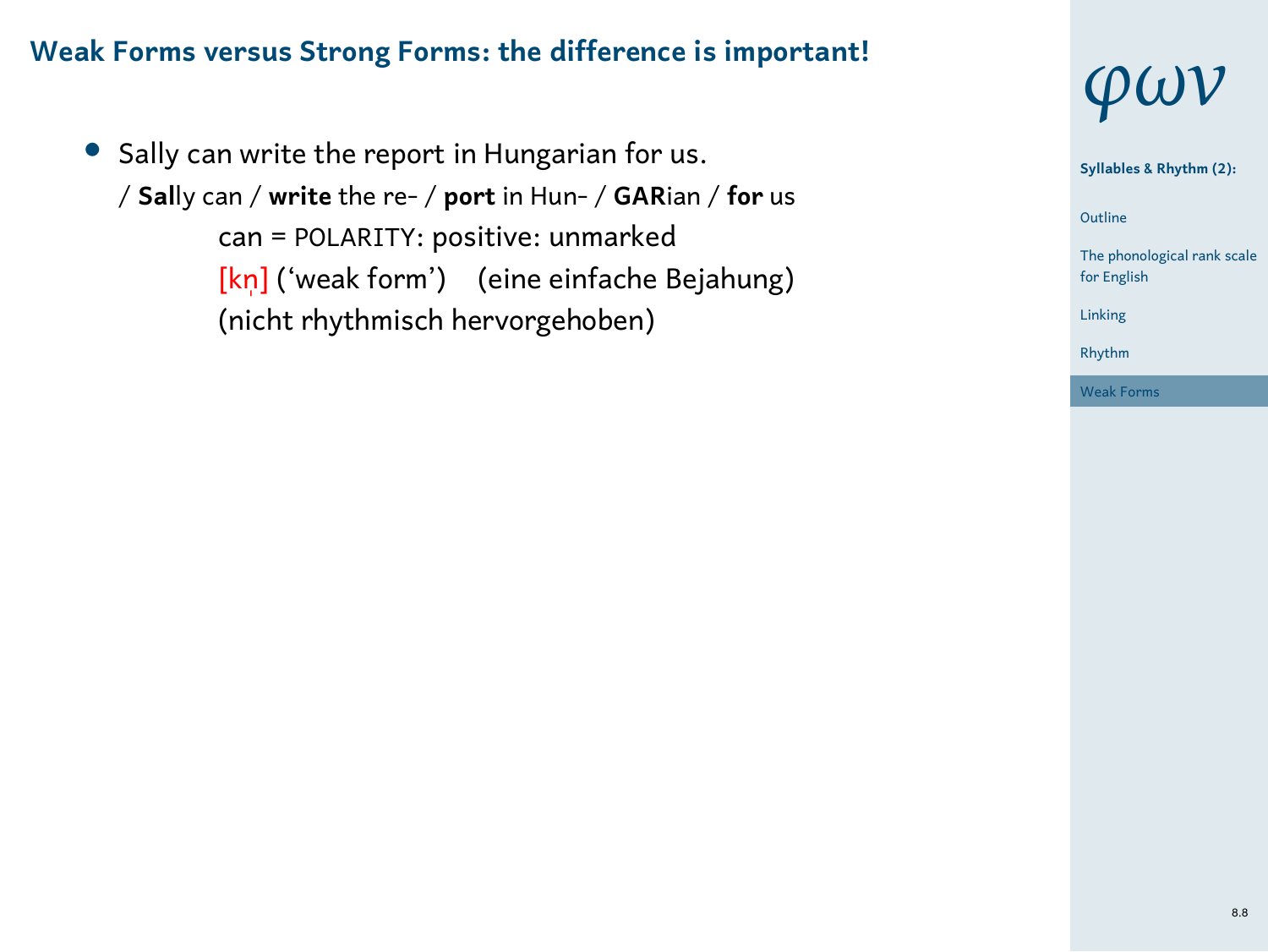#### **Weak Forms versus Strong Forms: the difference is important!**

- *•* Sally can write the report in Hungarian for us. / **Sal**ly can / **write** the re- / **port** in Hun- / **GAR**ian / **for** us can = POLARITY: positive: unmarked [kn̩] ('weak form') (eine einfache Bejahung) (nicht rhythmisch hervorgehoben)
- *•* I can't write reports in Hungarian, but I can find a translator for you I / **can't** / **write** re- / **ports** in Hun- / **GAR**ian but
	- I / **can** / **find** a trans- / **LAT**or / **for** you can = POLARITY: positive: marked [kʰæn] ('strong form') (eine stärkere Bejahung) (rhythmisch hervorgehoben)



1 Outline **Syllables & Rhythm (2):**

The phonological rank scale for English Linking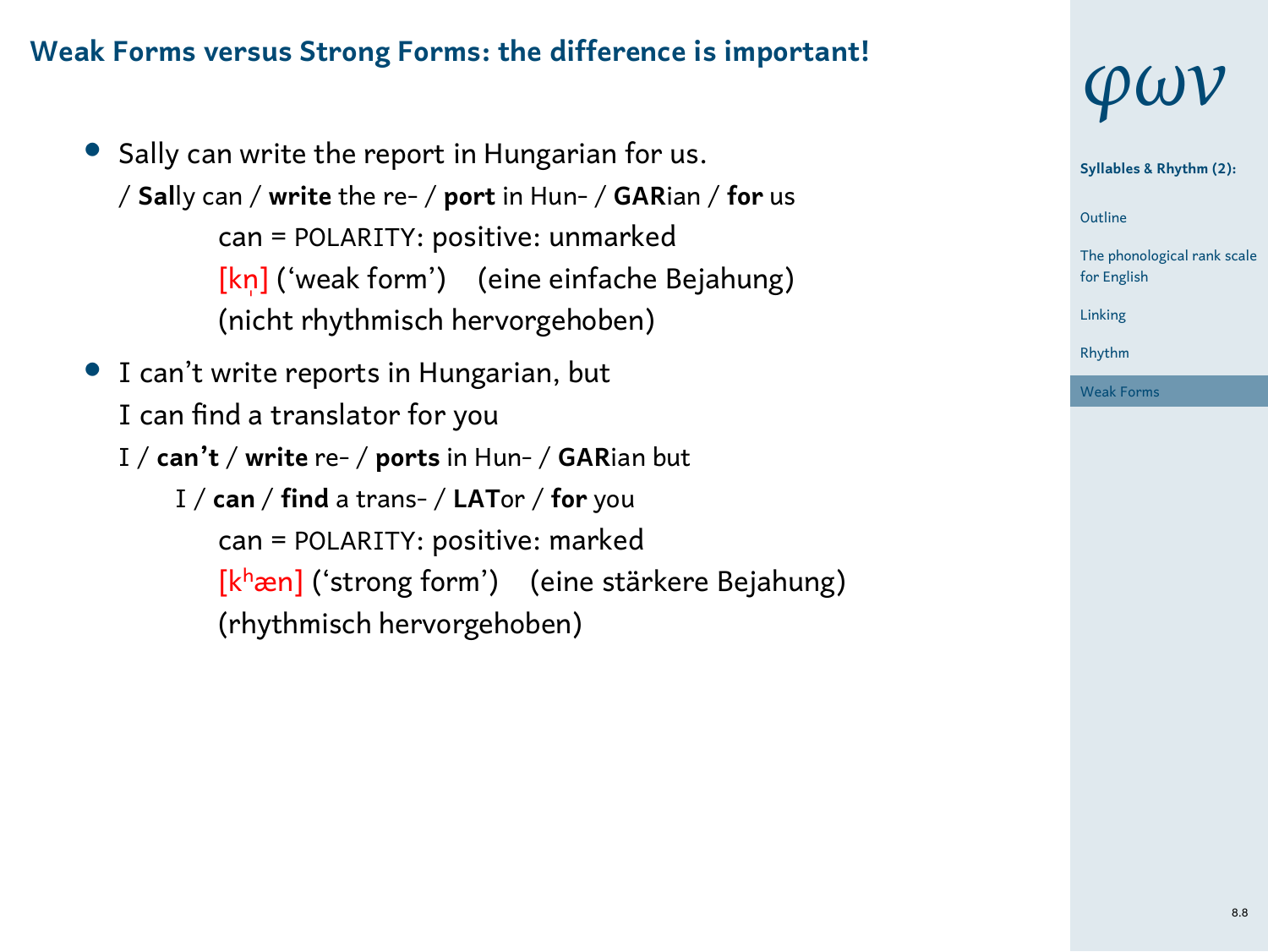#### **Weak Forms versus Strong Forms: the difference is important!**

- *•* Sally can write the report in Hungarian for us. / **Sal**ly can / **write** the re- / **port** in Hun- / **GAR**ian / **for** us can = POLARITY: positive: unmarked [kn̩] ('weak form') (eine einfache Bejahung) (nicht rhythmisch hervorgehoben)
- *•* I can't write reports in Hungarian, but I can find a translator for you I / **can't** / **write** re- / **ports** in Hun- / **GAR**ian but
	- I / **can** / **find** a trans- / **LAT**or / **for** you can = POLARITY: positive: marked [kʰæn] ('strong form') (eine stärkere Bejahung) (rhythmisch hervorgehoben)
- *•* You **can** write reports in Hungarian! You / **CAN** / **write** re- / **ports** in Hun- / **gar**ian! can = POLARITY: positive: marked: contrastive [kʰæn] ('strong form') (eine trotzige Bejahung) (rhythmisch *und melodisch* hervorgehoben)



1 Outline **Syllables & Rhythm (2):** The phonological rank scale for English

Linking Rhythm Weak Forms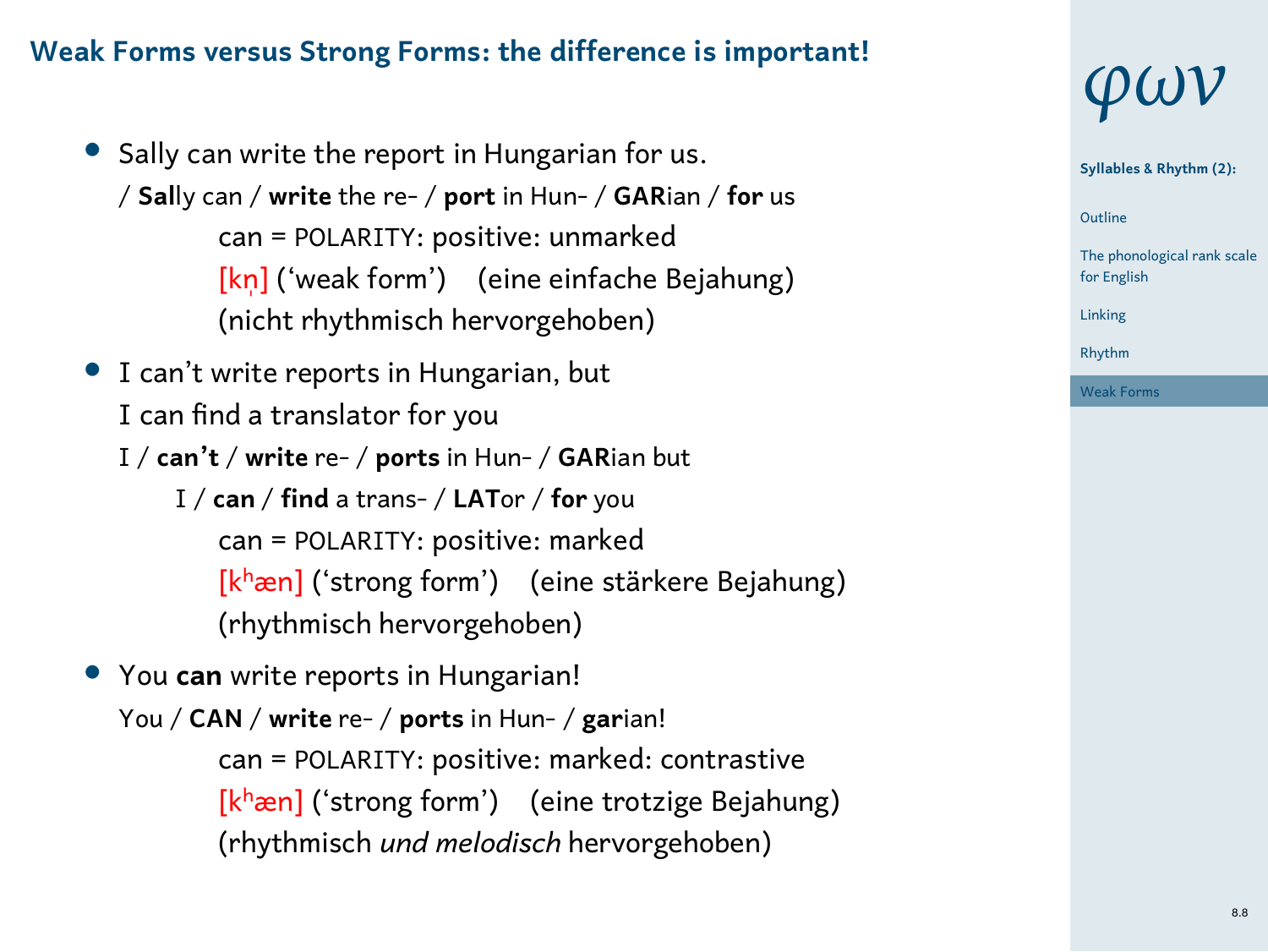- *• Context:* 'What happened 65 million years ago?'
- *• Utterance:* //.1. *<sup>∧</sup>* ən / **æst** ə rɔɪd / **kɪld** ðə \*/ **daɪn** ə sɔːz //



1 Outline cal rank scale The phonolo<br>for English Linking Rhythm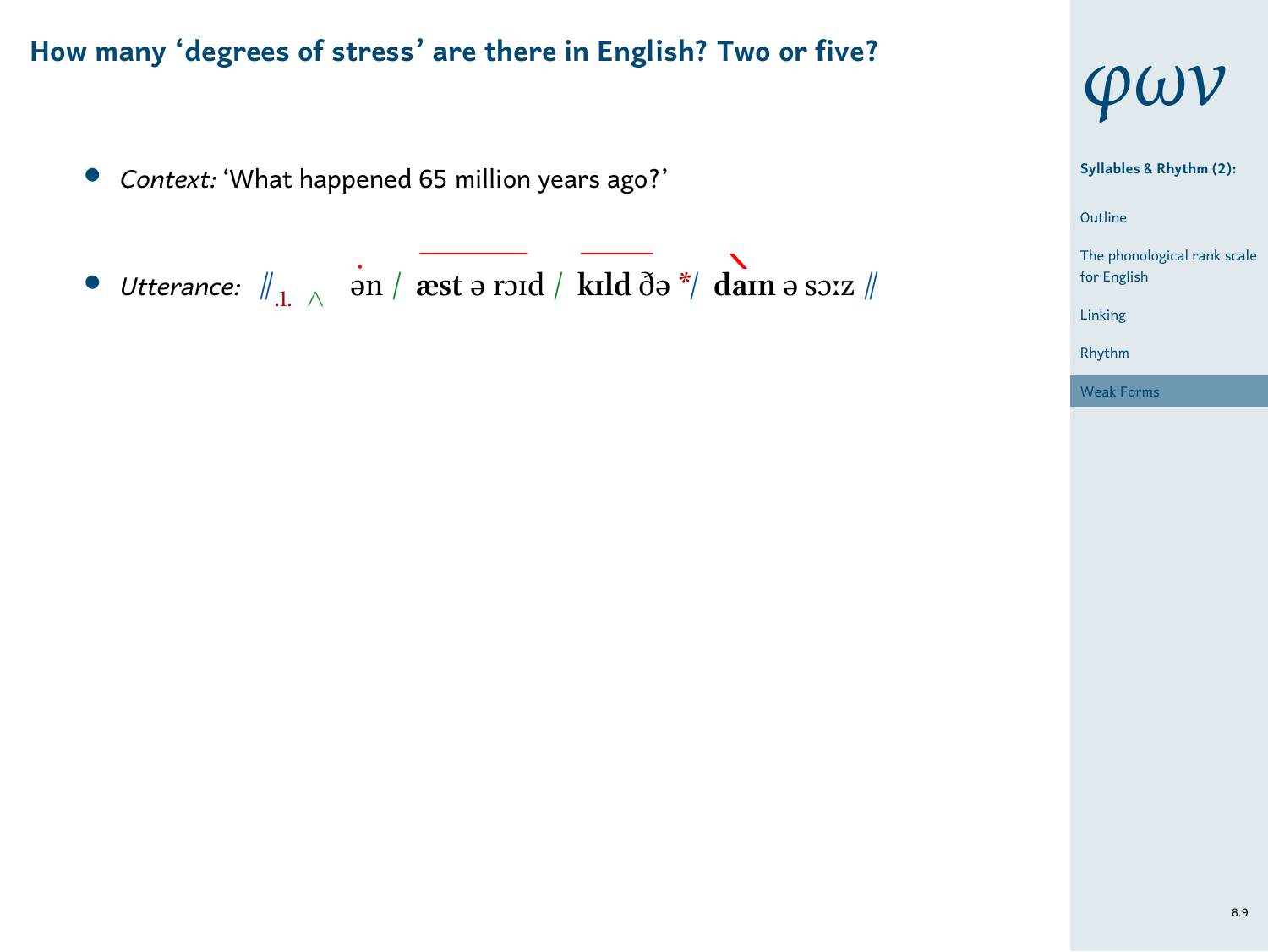- *• Context:* 'What happened 65 million years ago?'
- *• Utterance:* //.1. *<sup>∧</sup>* ən / **æst** ə rɔɪd / **kɪld** ðə \*/ **daɪn** ə sɔːz //



1 Outline The phonological rank scale for English Linking Rhythm Weak Forms

*•* (1) unstressed syllable with reduced vowel: ən ə ðə ə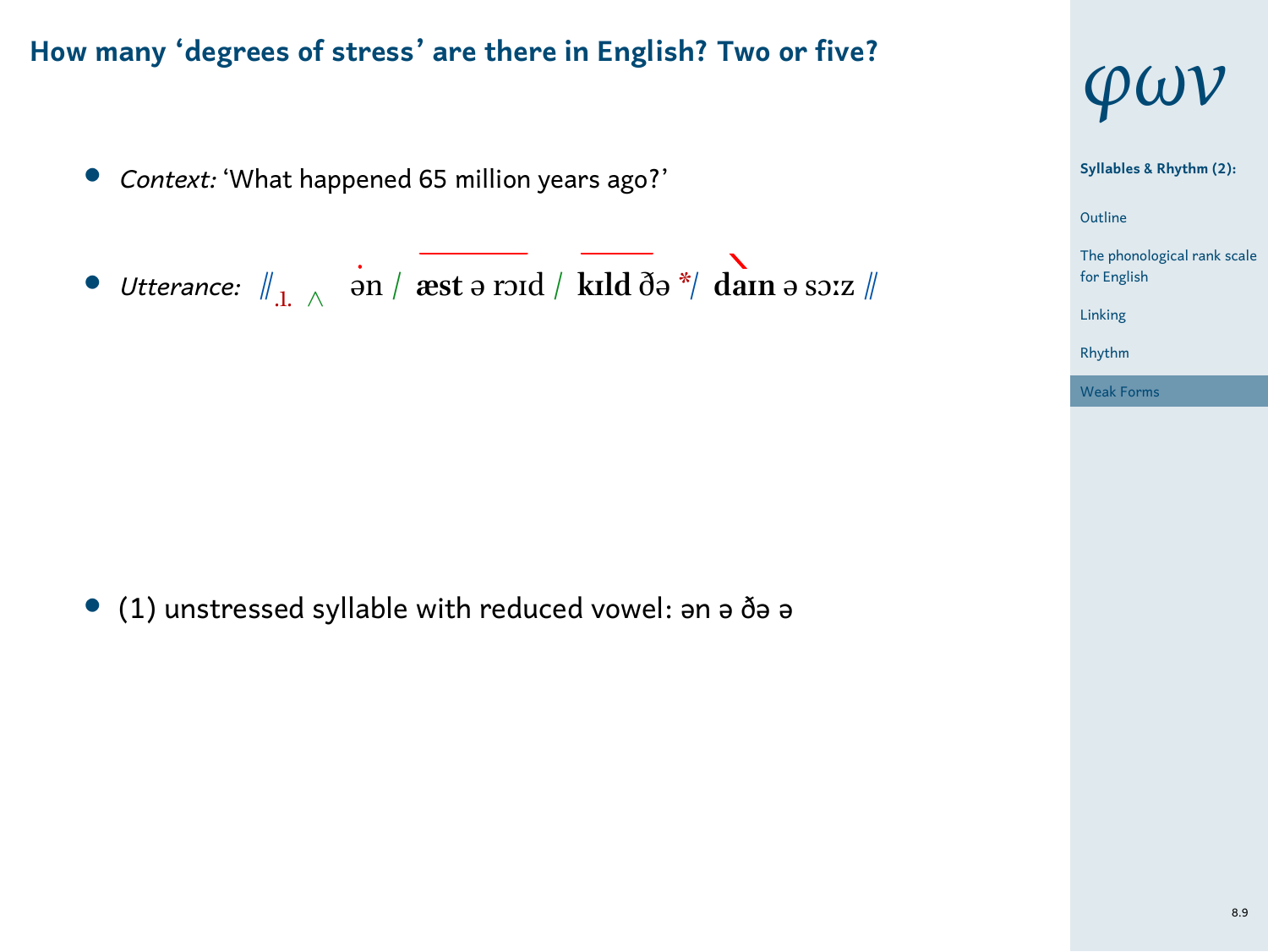- *• Context:* 'What happened 65 million years ago?'
- *• Utterance:* //.1. *<sup>∧</sup>* ən / **æst** ə rɔɪd / **kɪld** ðə \*/ **daɪn** ə sɔːz //



1 Outline The phonological rank scale for English Linking Rhythm Weak Forms

- *•* (2) unstressed syllable with normal vowel: rɔɪd sɔːz
- *•* (1) unstressed syllable with reduced vowel: ən ə ðə ə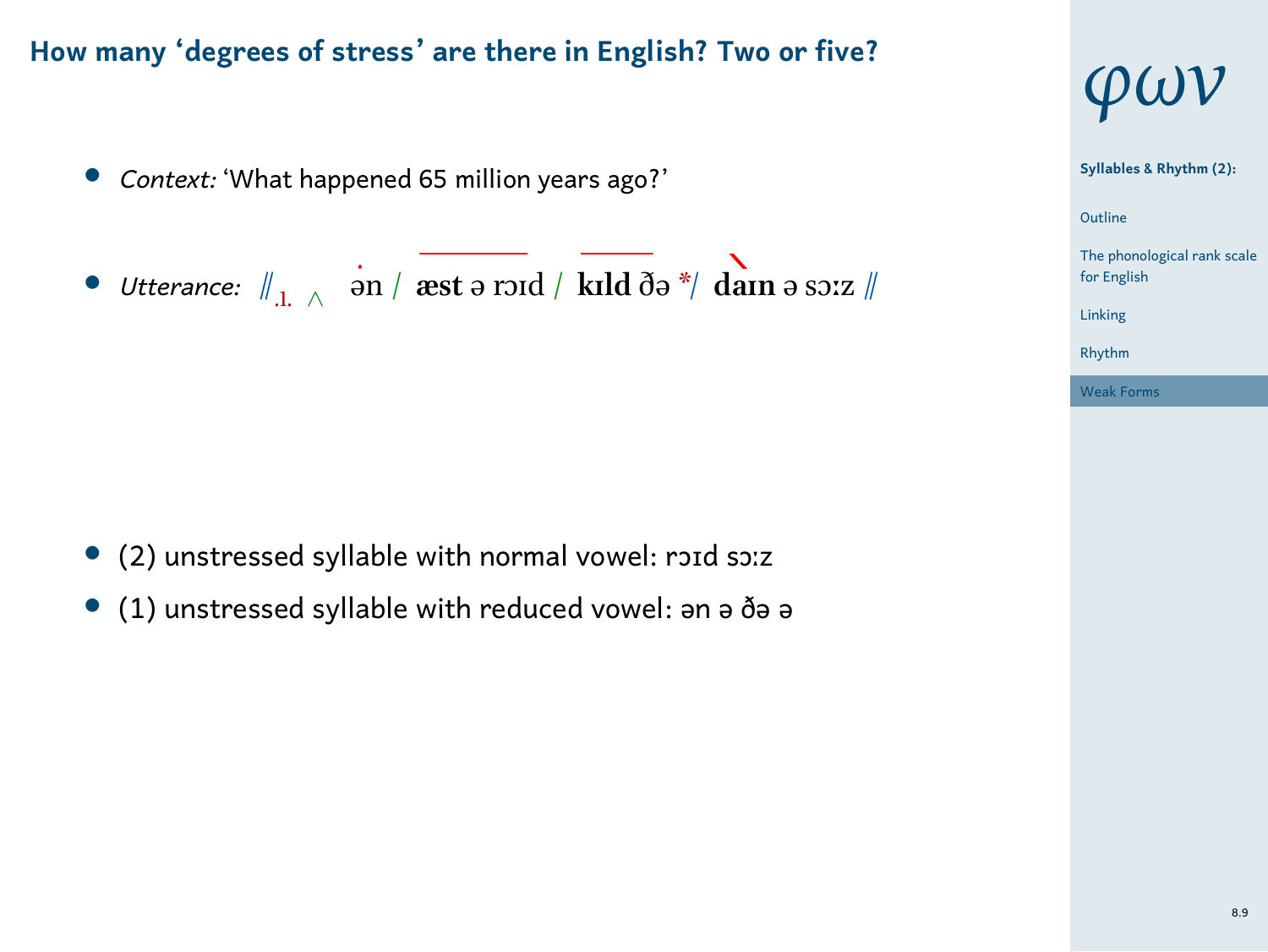- *• Context:* 'What happened 65 million years ago?'
- *• Utterance:* //.1. *<sup>∧</sup>* ən / **æst** ə rɔɪd / **kɪld** ðə \*/ **daɪn** ə sɔːz //



- *•* (2) unstressed syllable with normal vowel: rɔɪd sɔːz
- *•* (1) unstressed syllable with reduced vowel: ən ə ðə ə



1 Outline The phonological rank scale for English Linking Rhythm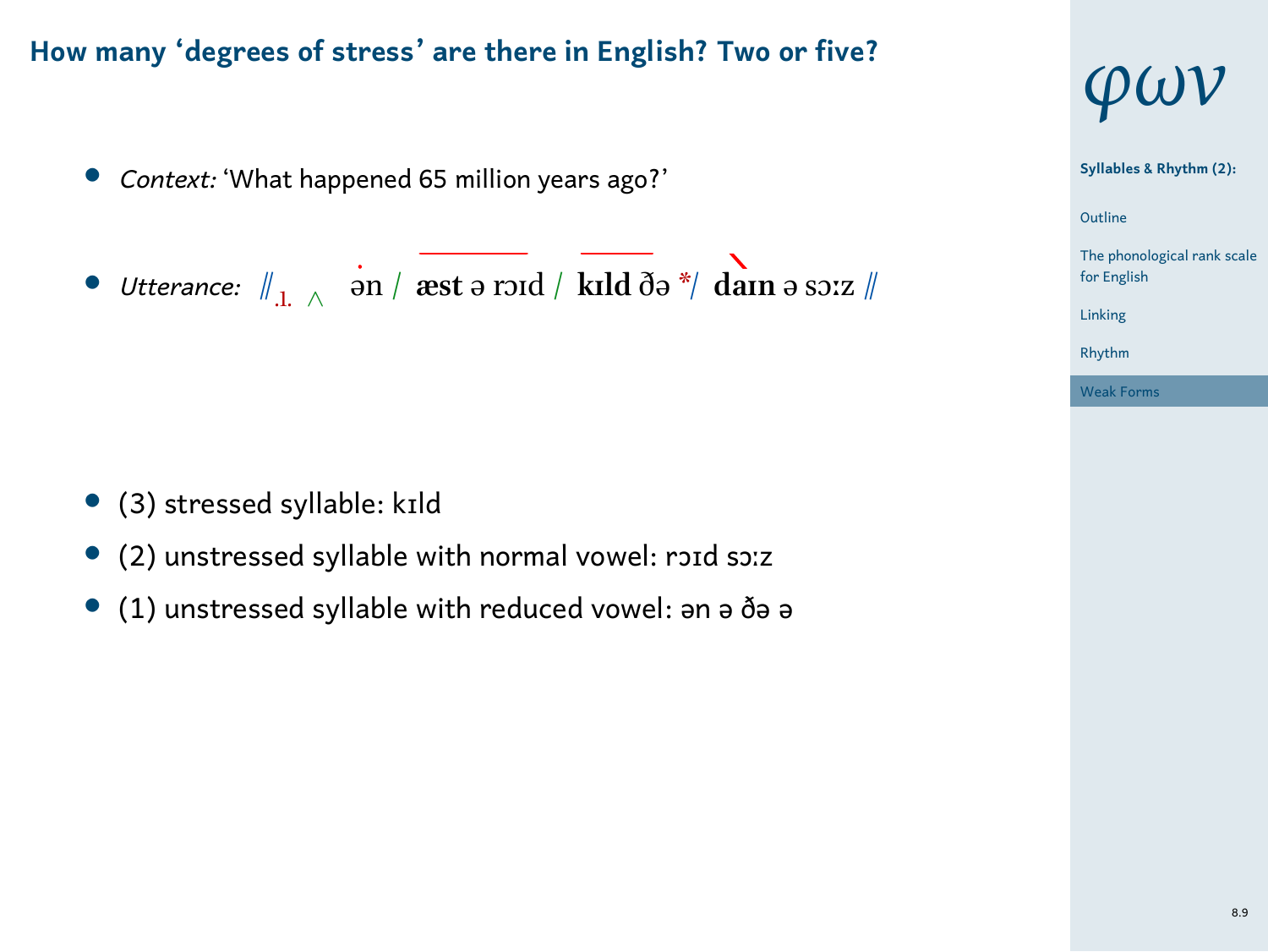- *• Context:* 'What happened 65 million years ago?'
- *• Utterance:* //.1. *<sup>∧</sup>* ən / **æst** ə rɔɪd / **kɪld** ðə \*/ **daɪn** ə sɔːz //
- *•* (4) stressed syllable, first stress in utterance: æst
- *•* (3) stressed syllable: kɪld
- *•* (2) unstressed syllable with normal vowel: rɔɪd sɔːz
- *•* (1) unstressed syllable with reduced vowel: ən ə ðə ə



## 1 Outline The phonological rank scale for English Linking Rhythm

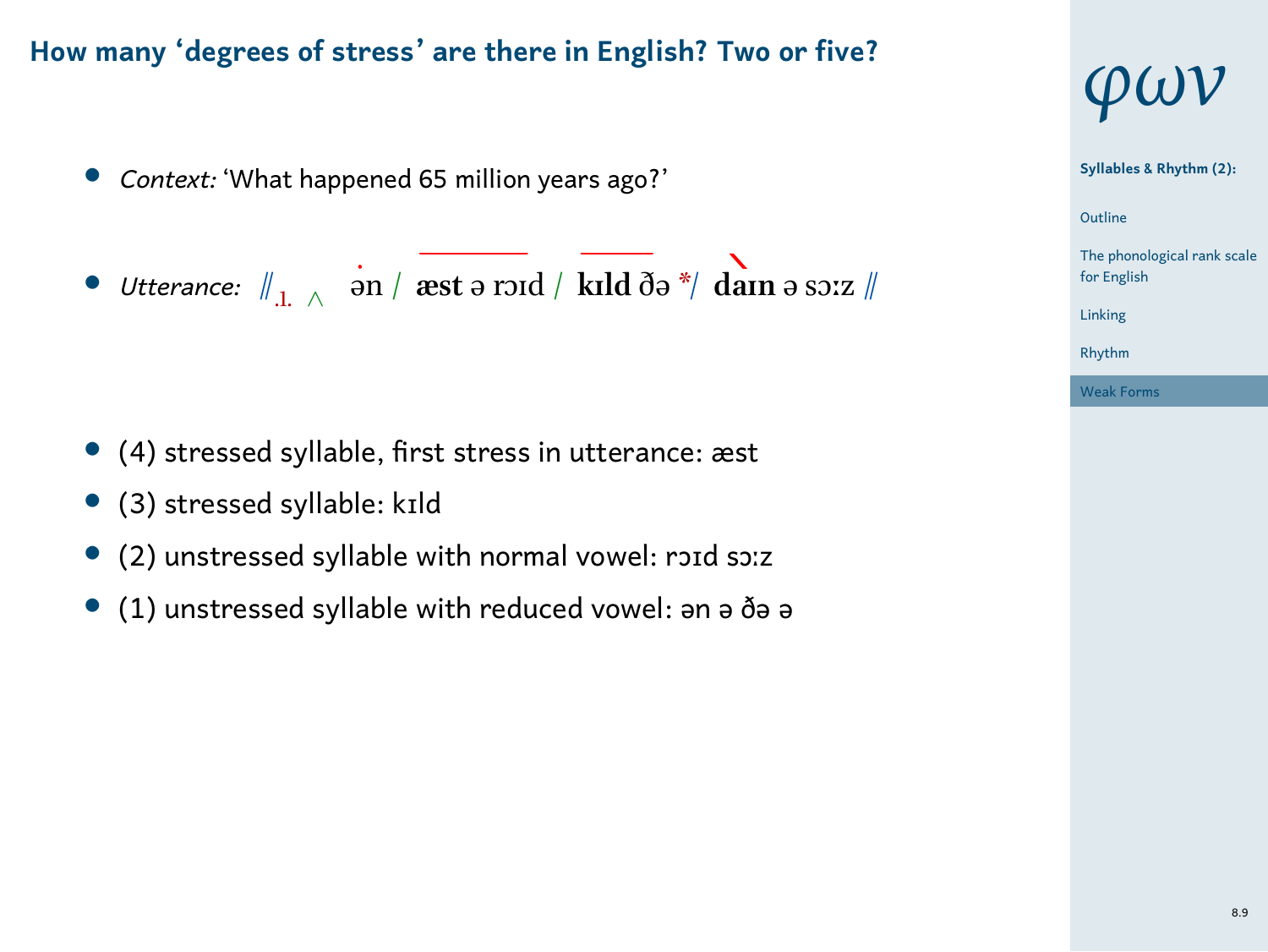- *• Context:* 'What happened 65 million years ago?'
- *• Utterance:* //.1. *<sup>∧</sup>* ən / **æst** ə rɔɪd / **kɪld** ðə \*/ **daɪn** ə sɔːz //
- *•*
- *•* (5) stressed syllable, melodically prominent: daɪn
- *•* (4) stressed syllable, first stress in utterance: æst
- *•* (3) stressed syllable: kɪld
- *•* (2) unstressed syllable with normal vowel: rɔɪd sɔːz
- *•* (1) unstressed syllable with reduced vowel: ən ə ðə ə



1 Outline **Syllables & Rhythm (2):** The phonological rank scale for English Linking Rhythm

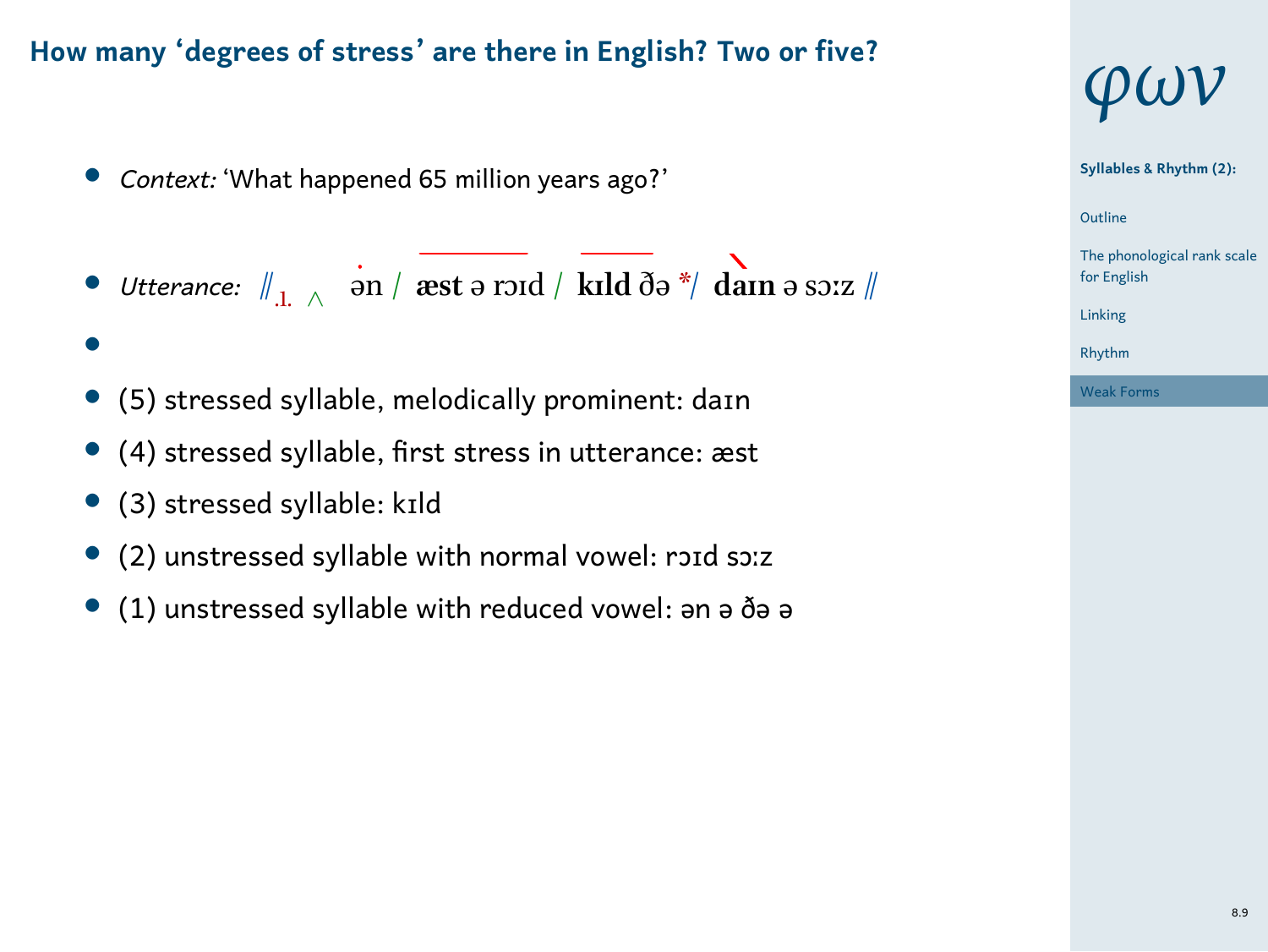- *• Context:* 'What happened 65 million years ago?'
- *• Utterance:* //.1. *<sup>∧</sup>* ən / **æst** ə rɔɪd / **kɪld** ðə \*/ **daɪn** ə sɔːz //
- *•*
- *•* (5) stressed syllable, melodically prominent: daɪn
- *•* (4) stressed syllable, first stress in utterance: æst
- *•* (3) stressed syllable: kɪld
- *•* (2) unstressed syllable with normal vowel: rɔɪd sɔːz
- *•* (1) unstressed syllable with reduced vowel: ən ə ðə ə
- *•*
- *•* NERD ALERT!
- *•* cf also John C. Wells on 'Syllabification and Allophony': https://www.phon.ucl.ac.uk/home/wells/syllabif.htm

# *φων*

1 Outline **Syllables & Rhythm (2):** The phonological rank scale for English Linking Rhythm

Weak Forms



8.9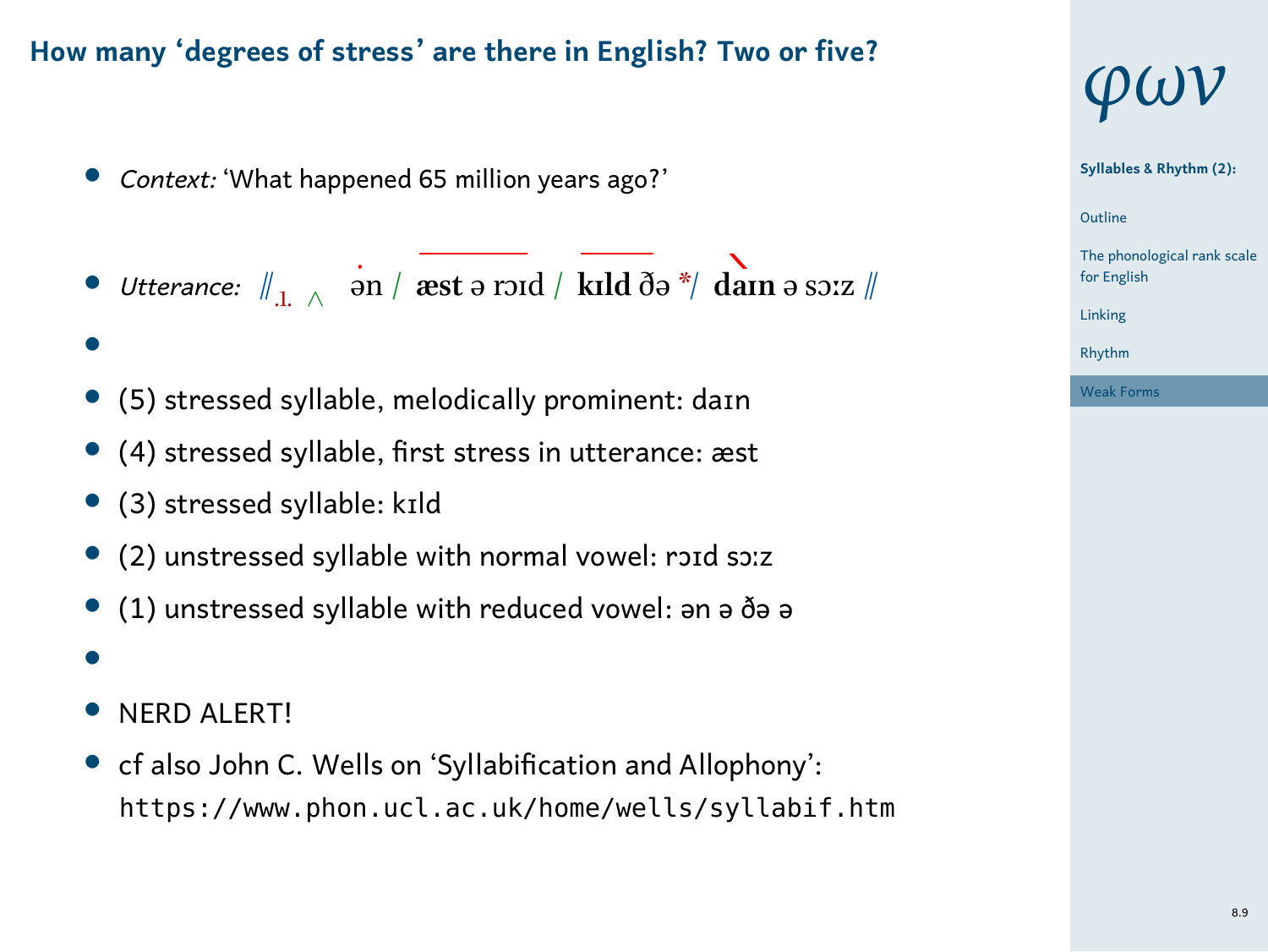*•* Standard English = stress-timing; Indian English = syllable-timing



ne **Syllables & Rhythm (2):** Outline tal rank scale for English Linking Rhythm Weak For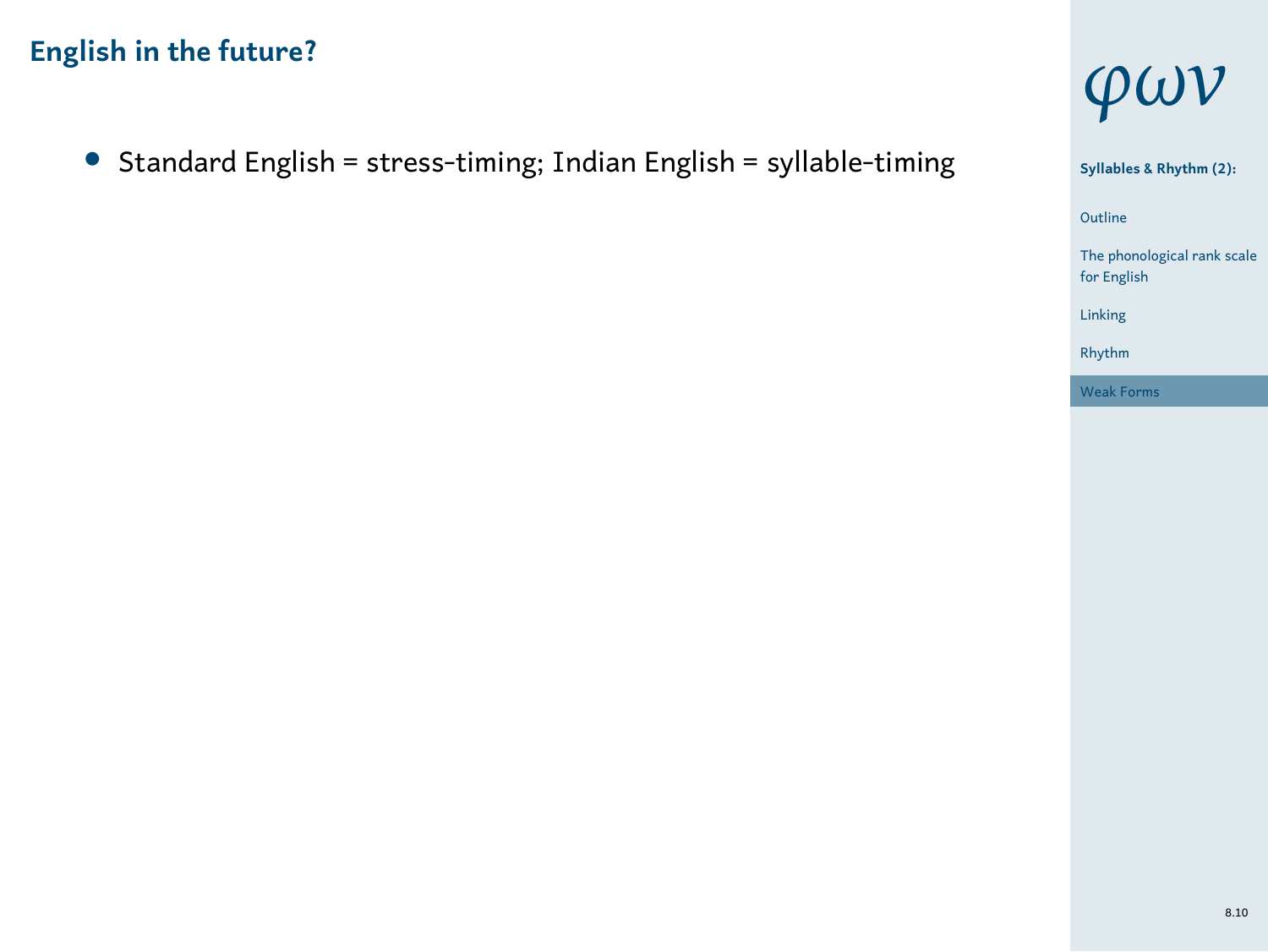- *•* Standard English = stress-timing; Indian English = syllable-timing
- *•* Which form of English will be most important by 2122?



1 Outline **Syllables & Rhythm (2):** cal rank scale The phonolo<br>for English Linking Rhythm Weak Form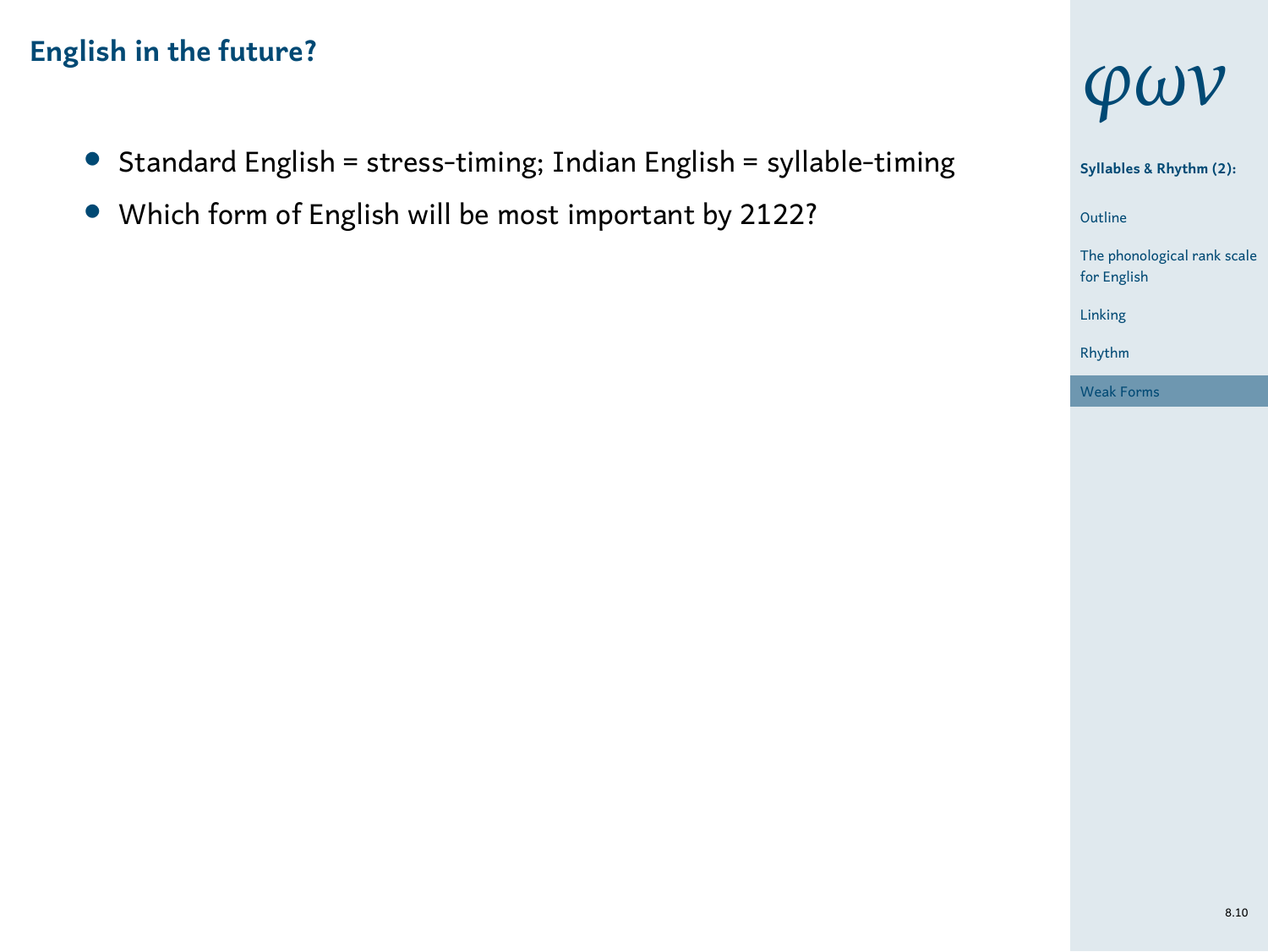- *•* Standard English = stress-timing; Indian English = syllable-timing
- *•* Which form of English will be most important by 2122?
- *•* Will English lose its weak forms in the future?:



**Syllables & Rhythm (2):**

1 Outline tal rank scale The phonole<br>for English Linking Rhythm

Weak For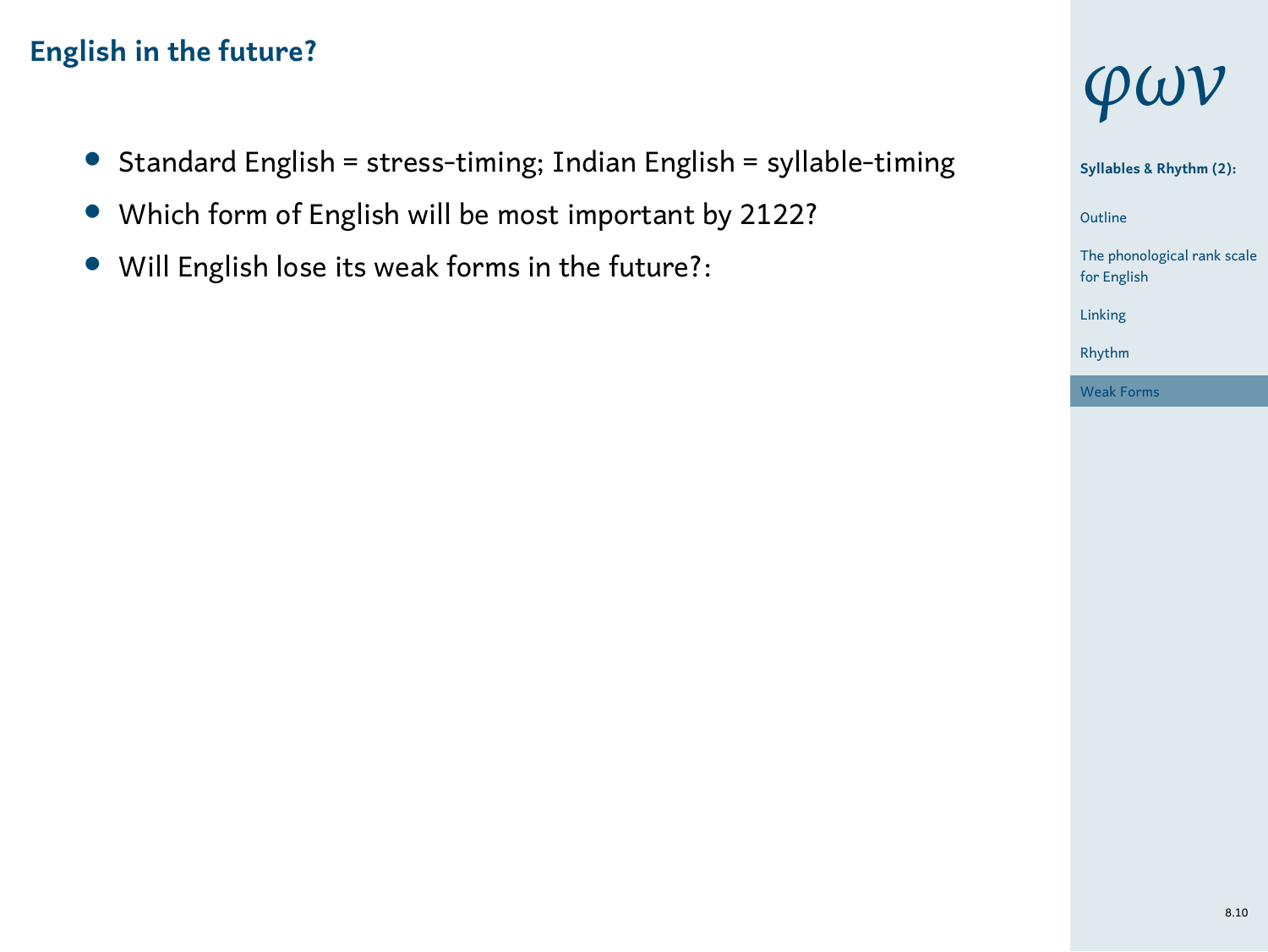- *•* Standard English = stress-timing; Indian English = syllable-timing
- *•* Which form of English will be most important by 2122?
- *•* Will English lose its weak forms in the future?:
- *•* First paragraph of 'A Tale of Two Cities' by Charles Dickens (1859): *It was the best of times, it was the worst of times, it was the age of wisdom, it was the age of foolishness, it was the epoch of belief, it was the epoch of incredulity, it was the season of Light, it was the season of Darkness, it was the spring of hope, it was the winter of despair, we had everything before us, we had nothing before us, we were all going direct to Heaven, we were all going direct the other way—in short, the period was so far like the present period, that some of its noisiest authorities insisted on its being received, for good or for evil, in the superlative degree of comparison only.*

## *φων*